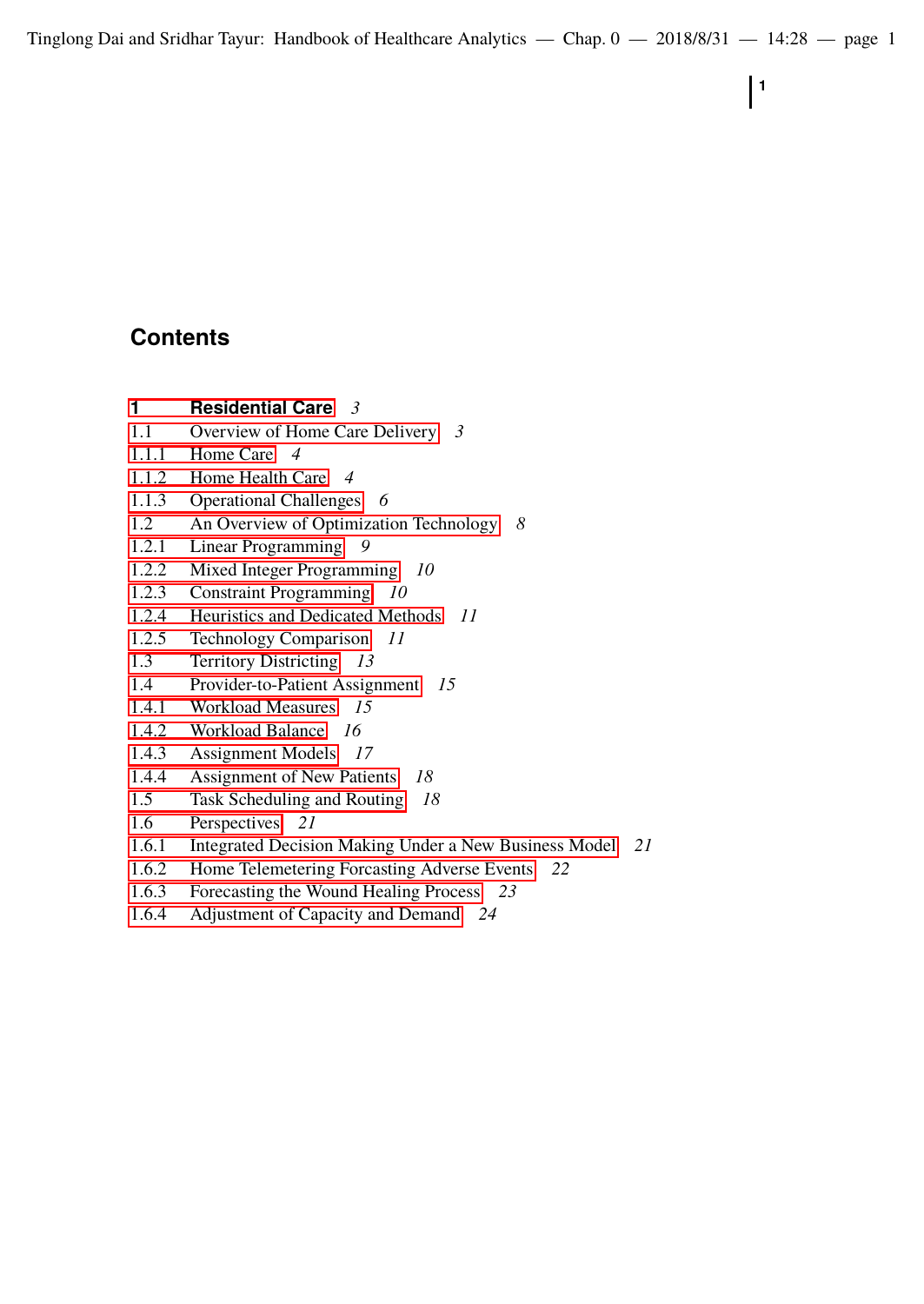Tinglong Dai and Sridhar Tayur: Handbook of Healthcare Analytics — Chap. 0 — 2018/8/31 — 14:28 — page 2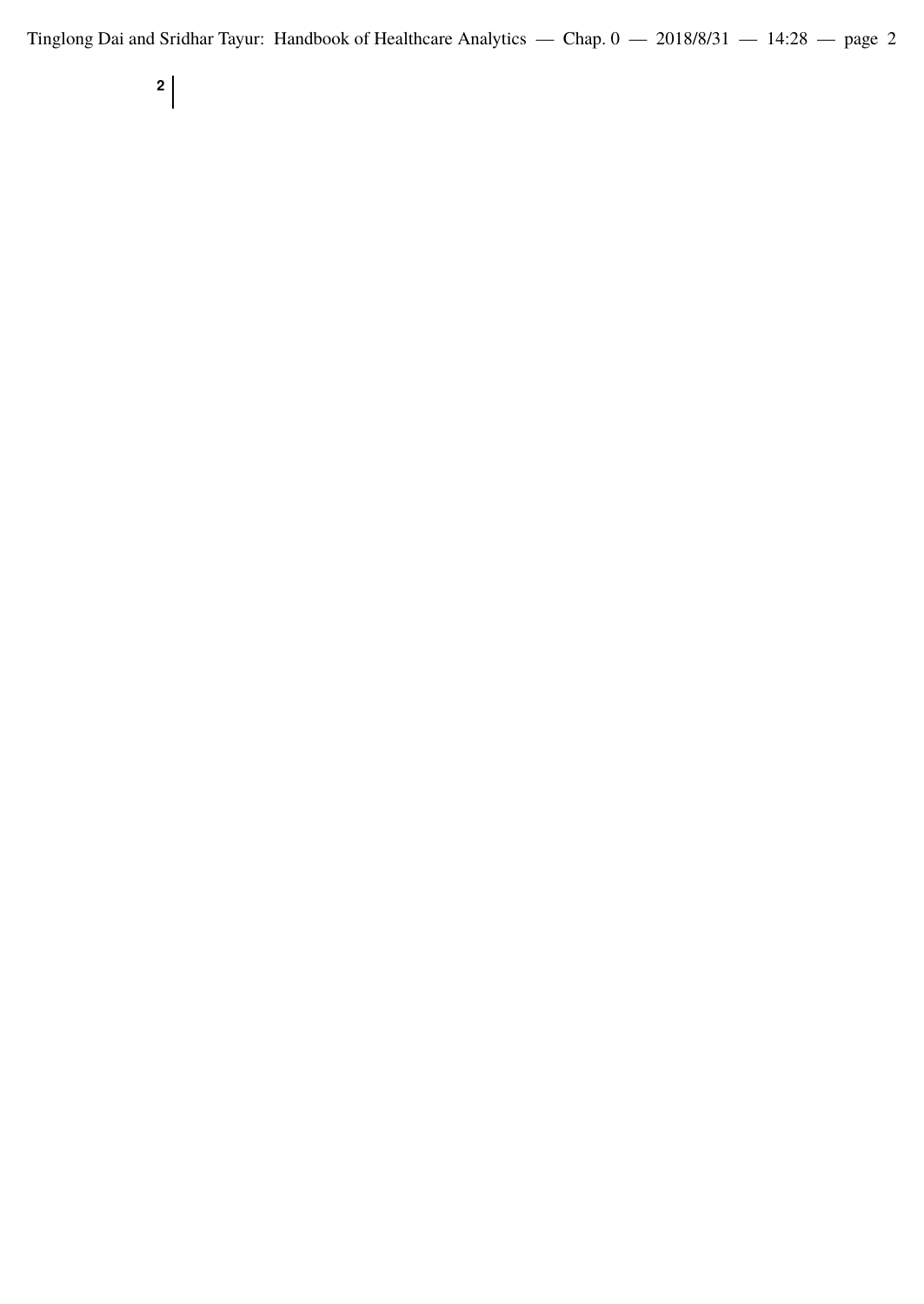# <span id="page-2-0"></span>**1 Residential Care**

Nadia Lahrichi, Louis-Martin Rousseau, and Willem-Jan van Hoeve

In this chapter we provide a perspective on the use of analytics in the context of home care delivery. In particular, we will concentrate on operational questions arising from nurse-to-patient assignments and employee scheduling and routing considerations. While these questions are highly relevant at the operational level, also tactical and strategic decision-makers can benefit from quantitative models to provide insight in the trade-offs that exist in health care organizations.

One of the most powerful analytical tools for formally representing (modeling) and solving the operational situations listed above is mathematical optimization. As the cornerstone of operations research, optimization-based decision support tools have been widely applied in industry, as well as in health care. One of our goals in this chapter is to provide an overview of the state of the art in optimization technology, and describe what models would be most suitable (and scalable) to home care decision making.

The chapter will conclude with outlining new perspectives for analytics in home care delivery, made possible by the emergence of mobile technology, based on massive and real-time data collection. The availability of such data, combined with efficient use of machine learning models and algorithms, opens the door to data-driven decision support system that will assist home care agencies in delivering the best possible care at the most efficient cost, preferably in real time.

#### <span id="page-2-1"></span>**1.1 Overview of Home Care Delivery**

Home care programs differ from country to country (or even state or province) in the range of services offered and the coverage offered either by insurance companies or the public system. As of 2014, in the United States, there were an estimated 4,800 adult day services centers, 12,400 home health agencies (80.0% with for-profit ownership and 4.9 million patients who received and ended care any time), 4,000 hospices (60.2% with for-profit ownership and 1.3 million patients) [\[1\]](#page-24-0).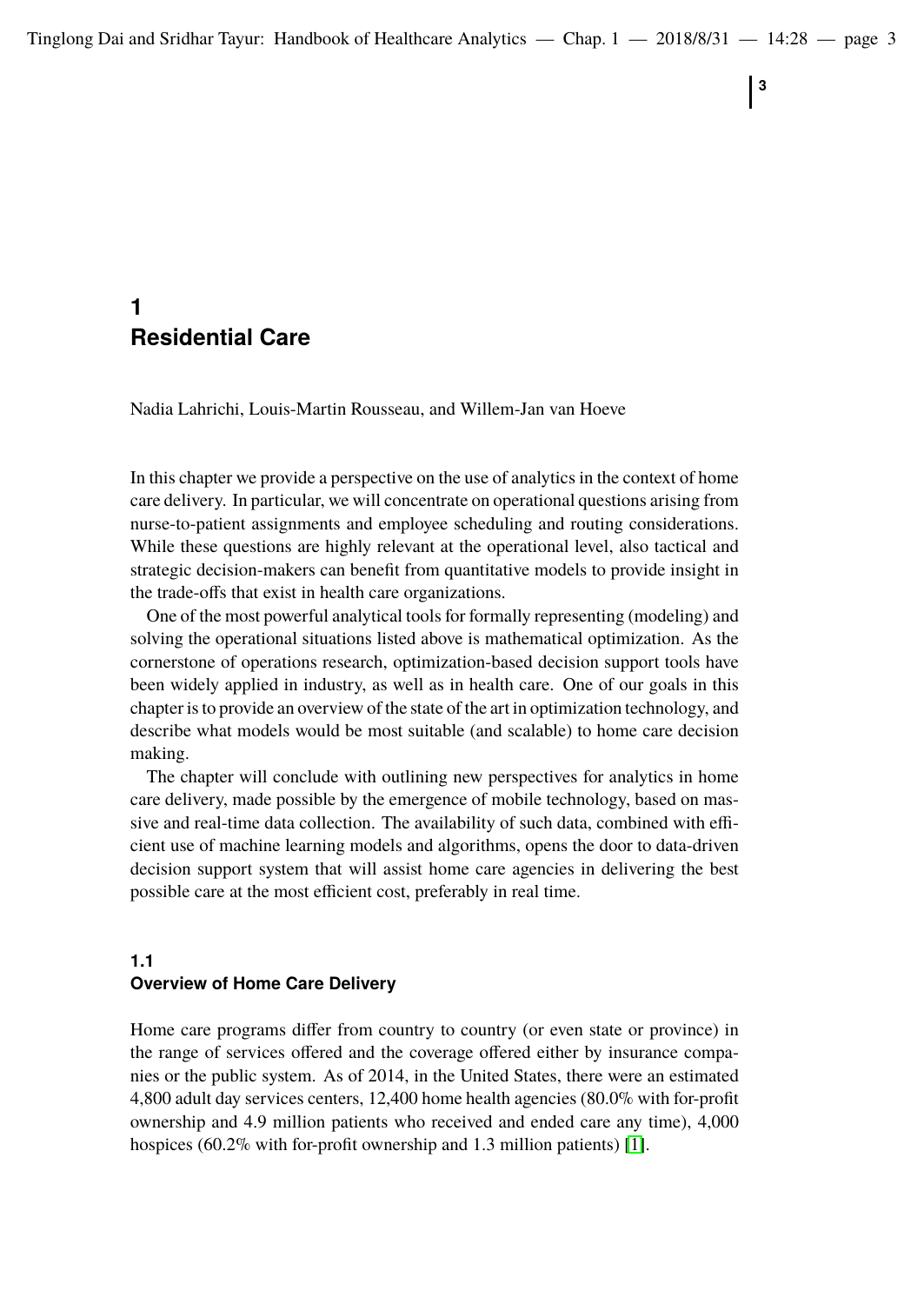Registered nurses are the most common employees in home health agencies  $(53.1\%)$  and hospices  $(48.1\%)$ . In the US, home care is a \$75 billion dollar a year industry, comprised of more than 1.5 million caregivers. Home care workers range from companion caregivers to skilled nurses and occupational therapists. In Canada, the prediction is that by 2020, two-thirds of nurses will be working in the community rather than hospitals, which is a drastic expected increase compared to the current value of 30% [\[2\]](#page-24-1). Private and public home care agencies will thus need to be equipped with efficient tools to deal with the increased demand in home care delivery.

In the following, we distinguish home care and home health care.

#### <span id="page-3-0"></span>1.1.1 **Home Care**

Home care services (or in-home care) are commonly presented as a service to support activities of daily living (ADL) and instrumental activities of daily living (IADL). ADL refers to activities such as bathing, clothing, transfer, toilet use, feeding and walking, which reflect the patient's ability to heal. IADL refers to everyday tasks such as light housework, meal preparation, taking medication, buying groceries or clothing, using the phone and managing money, which allow the patient to live independently in their community.

These services may be offered to help aging seniors or anyone suffering from an injury or chronic illness, an accident, or following surgery. It is increasingly an integral part of the post-hospital recovery process, particularly during the first few weeks after discharge.

Home care is usually provided by caregivers who are not certified medically.

#### <span id="page-3-1"></span>1.1.2 **Home Health Care**

Home health care covers a wide range of activities, which differ in the level of required expertise, frequency, and duration. They include wound care for pressure sores or a surgical wound, patient and caregiver education, intravenous or nutrition therapy, injections, and monitoring serious illness and unstable health status. Home care activities determine the patients' care plan which typically involves doctors, nurses and other care providers. They may be punctual, limited in duration or continuous, combining different types of care, sometimes extending several months. In what follows, we use the classification temporary care (or short term), chronic care (or long term), and specialized programs. Each of these may be accompanied by home care services to support the emotional needs and ADL of the patients.

The structures offering home health care differ by country. Home Care programs in Canada for example are managed by provincial governments through home and community office of the patients' health authority [\[3,](#page-24-2) [4\]](#page-24-3). They deliver a wide range of services, including short-term care, long-term care and other specialized programs. Services may vary from one community center to another.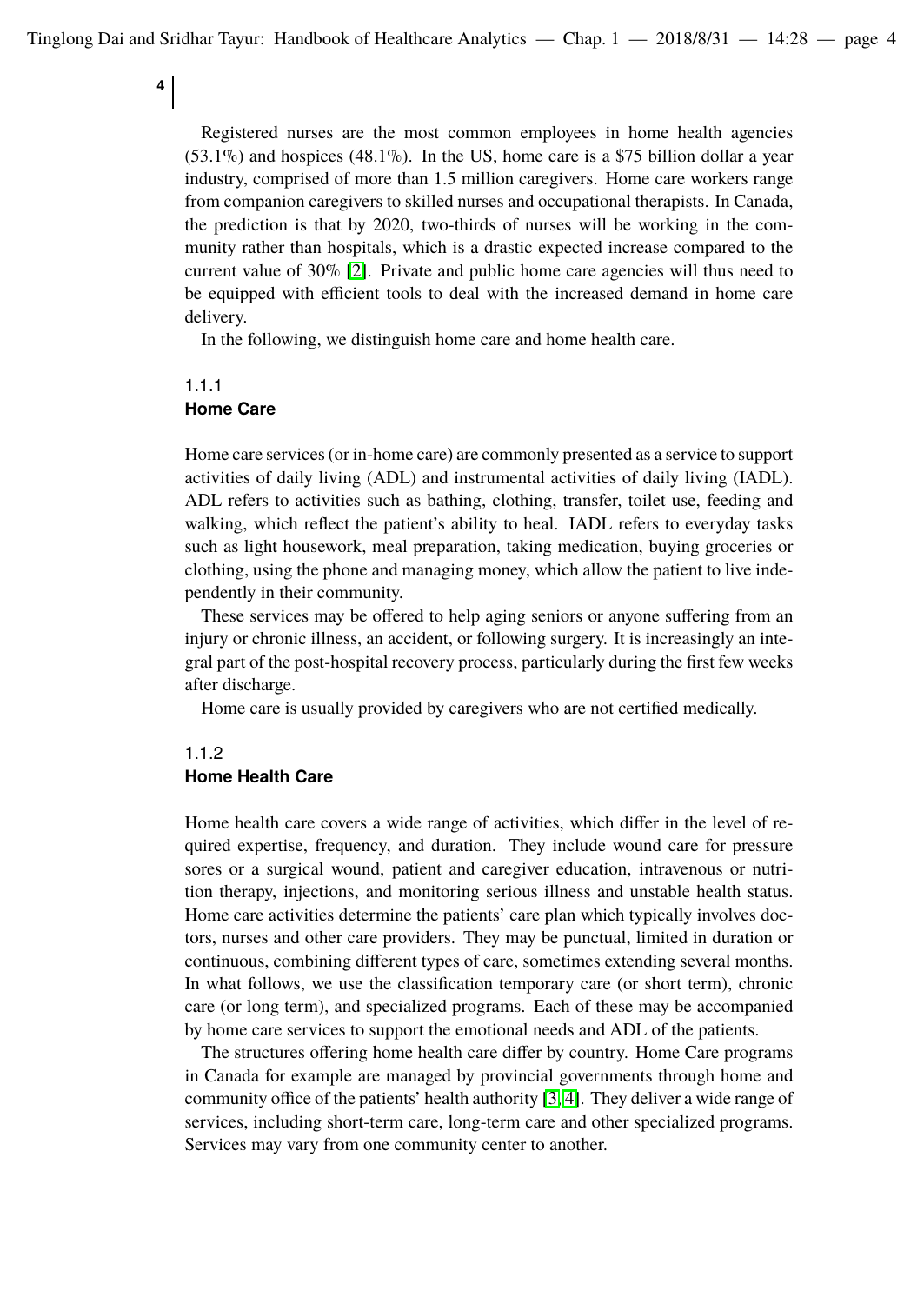In most European countries such as France, Italy, Portugal, Spain, and United Kingdom, home health care usually falls under the responsibility of a higher government authority, while these services are the responsibility of a local government or municipality in Denmark, Finland and Sweden. For example, in Belgium the federal public health insurance system finances a set of public and private organizations to provide home care assistance. In some cases home care and home health care may be overseen by different government levels [\[5\]](#page-24-4).

In France, a distinction is made between home hospitalization (HAD) (often long-term for patients of all ages with acute or chronic, progressive and/or unstable pathologies who, if not treated by a HAD structure, would be hospitalized in a health facility with accommodation) and nursing home care (SSIAD) [\[6\]](#page-24-5). Specialized structures like palliative care, end of life [\[7\]](#page-24-6) or rehabilitation services are also offered. In both France and the US, public structures and private institutions share the home health care market. Private institutions generally have more flexibility than public ones when accepting new patients, which impacts the decision-making process.

The needs assessment is usually based on medical expertise. Some countries may offer a single point of entry to the system: interdisciplinary teams or even agencies will provide guidance through the variety of services and providers [\[5\]](#page-24-4).

#### **Temporary care**

Temporary care often refers to post-surgery or hospitalization support. The services address very specific needs: change dressings, help manage medications or ensure that the recommendations of the care team are being followed. Some structures (such as in France [\[6\]](#page-24-5)) offer temporary care also in the case of non-stabilized disease (for example chemotherapy) or rehabilitation care at home.

#### **Specialized programs**

Programs including hospice care, palliative care, rehabilitation and chemotherapy are considered specialized programs. Hospice care is a bundle of comprehensive services for terminally ill patients with a medically determined life expectancy of 6 months or less. The provided care emphasizes the management of pain and symptoms. Hospice care [\[8\]](#page-24-7) involves a team approach of expert medical care, pain management and emotional and spiritual support specifically tailored to the wishes of the patient. Emotional and spiritual support is also extended to the family.

Many hospice care programs nowadays also list palliative care to the range of care and services they provide, as hospice care and palliative care share the same core values and philosophies. Defined by the World Health Organization in 1990, palliative care seeks to address not only physical pain, but also emotional, social, and spiritual pain to achieve the best possible quality of life for patients and their families. Palliative care is acute care delivered in a holistic approach to the person with a severe, progressive or terminal illness. The goal of palliative care is to relieve physical pain and other symptoms, but also to take into account psychological, social and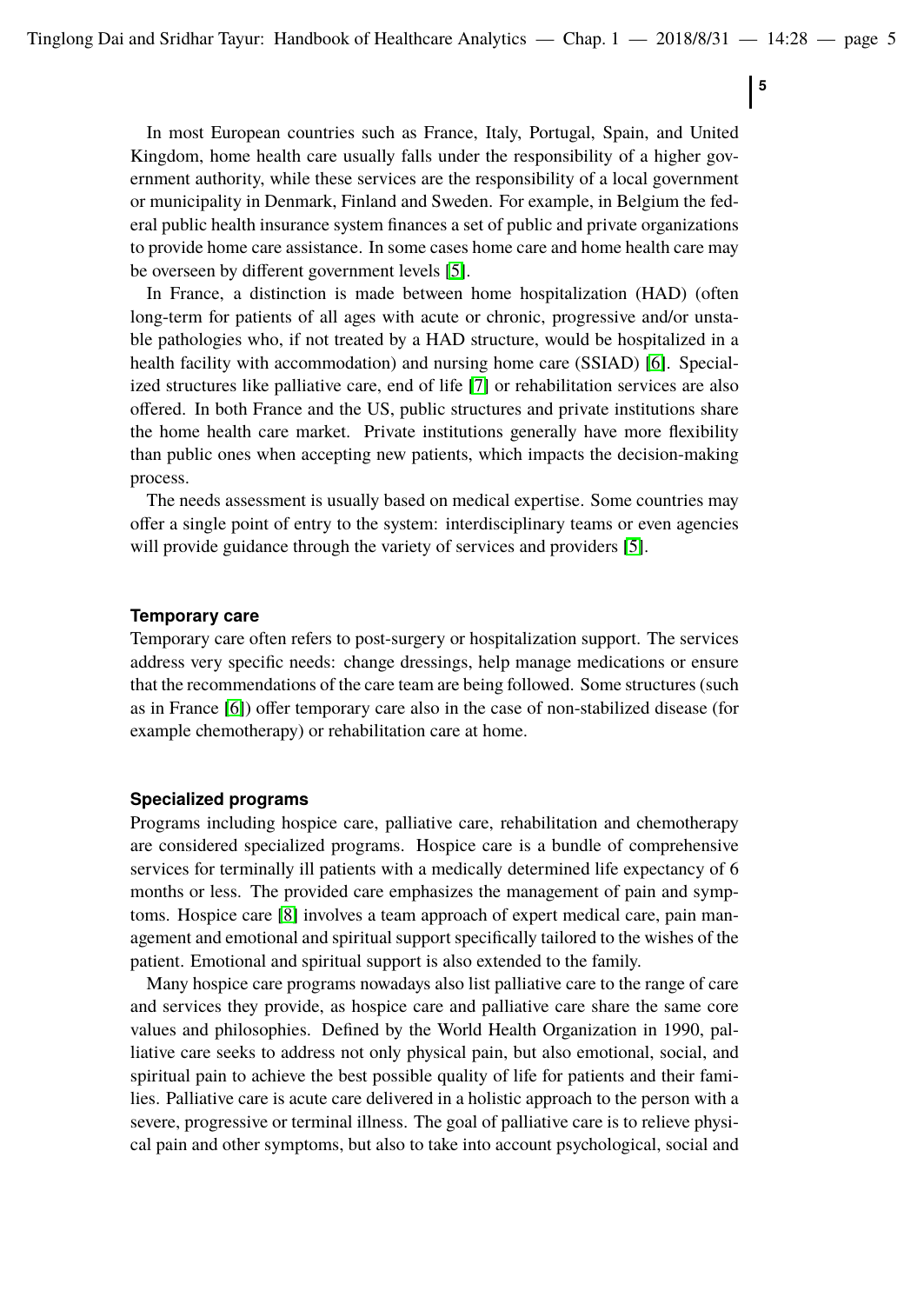spiritual suffering. Palliative care extends the principles of hospice care to a broader population that could benefit from receiving this type of care earlier in their illness or disease process. For example, in France more than 25% of the interventions offered are in palliative care [\[9\]](#page-24-8).

## <span id="page-5-0"></span>1.1.3 **Operational Challenges**

In all the previously described forms, a doctor's order is needed to start the care process [\[6,](#page-24-5) [10\]](#page-24-9). After the request is received, an appointment is scheduled by the home health agency. The coordination of the care will then be handled by specific staff. In Canada for example, a case manager will be assigned to the patient, particularly in the context of chronic care. This will ensure the success of the coordination of care.

Continuity of care is a fundamental principal of the patient-nurse (or team) relationship. Studies show that continuity of care increases patient satisfaction and results in a better standard of care [\[11\]](#page-24-10).

The major operational problems that a manager has to deal with are:

- who should be assigned as a case manager to each patient?
- how is the provider-to-patient assignment performed?
- how is the coordination between providers satisfied?
- who should determine the operationalization of the plan care?
- how is staff scheduled?
- how are patients visited, i.e. how are providers routed?
- is the case manager the principal provider?
- how is the continuity of care defined?
- how to deal with uncertainties?
- how to deal with dynamics (patients leave and others arrive)?
- what is the time horizon to consider?

Most providers currently address these problems using their experience. In practice, some managers would decide how the assignment is performed but the provider will be responsible of the scheduling and routing his or her patients.

In most cases presented in the literature, these problems are approached in three phases: First the assignment of patients is done (sometimes concurrently with a districting of the territory in case of large-scale problems), second the scheduling of providers will be performed, and finally the operational routing will be determined. The second and third phases are often addressed simultaneously since routing and scheduling are very similar in the home care context.

Mathematical models provide an efficient tool to solve these problems, especially when trying to solve multiple phases at the same time. These mathematical models can be adapted to each home care delivery context. For example, in temporary home care, coordination is usually not a challenge since a case manager is not mandatory. Therefore the major problem to address is the routing of staff. In the case of coordination of providers, if more than one person needs to visit the patient or to collect medicine/equipment, time windows and length of routes are introduced and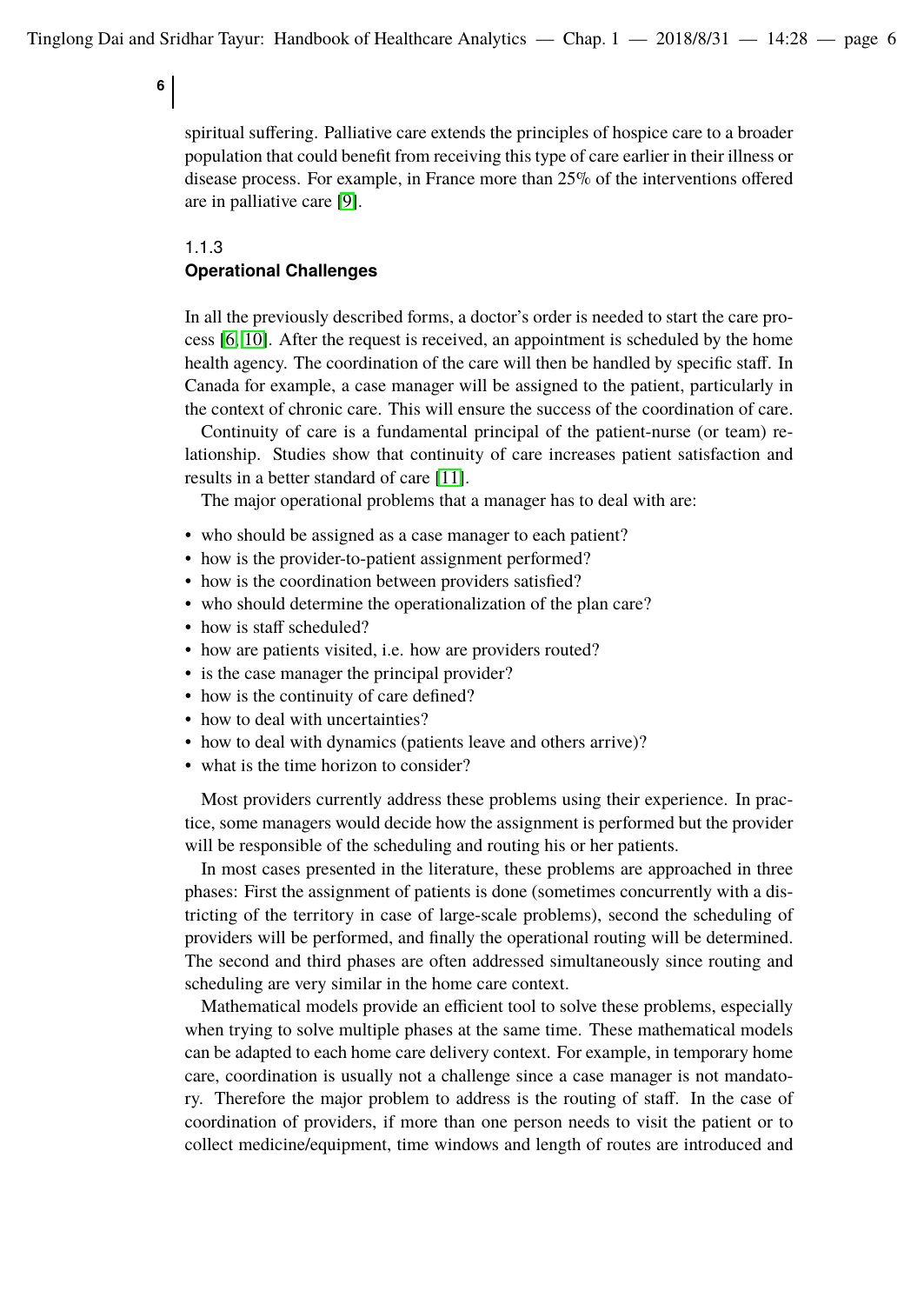may become hard constraints. Each of these problems will be specifically addressed in the following sections. For the sake of generality, we will use the term provider for caregivers, nurses and any other professional/employee that may visit a patient in the course of the home care delivery.

Sahin and Matta [\[12\]](#page-24-11) propose a categorization of the operations managements decisions in home care structures.

- Long term: home care service offering specification (not covered in the literature) or global demand forecasting;
- Mid term: districting and allocation of capacity to districts;
- Short term: assignment of operators to visits or assignment of operators to patients;
- Very short term: routing.

While Sahin and Matta propose 1–3 years to characterize long-term decisions and 6–12 months for mid-term decisions, we nuance these durations and relate them to the home care context. In Quebec's context for example, districting is a long-term decision as it involves the creation of teams (professionals, team leader, etc). Therefore the structure is too substantial to be modified regularly. We also point out that the assignment of operators to visits may be a short term decision; but in chronic and hospice care, this decision tends to be mid-term for follow-up requirements and continuity of care purposes. For example, in [\[13\]](#page-24-12), the assignment problem is dealt with at the same time as the scheduling and routing of nurses to ensure continuity of care; they use a monthly horizon to assign, schedule and route the nurses. We next present a more detailed discussion on the choice of the planning horizon and the continuity of care.

#### **Discussion on the planning horizon**

Determining the length of the planning horizon is crucial for balancing the problem's requirements and the efficiency of determining solutions. While choosing a planning horizon of one day allows for quick adjustments in the dynamic context of home care, it is very difficult to include continuity of care. Besides, a daily planning approach might lead to myopic decisions concerning mid-term working time restrictions. For example, in [\[14\]](#page-24-13) a one-week horizon is used that takes into account routing and rostering decisions simultaneously, but disregards the continuity of care requirement for a longer horizon.

Works that focus on assignments only, usually prioritize continuity of care. Routing is performed as a second step, in which travel times are either ignored or estimated for overtime calculations. As a consequence, the assignment of nurses to patients might be infeasible due to working time restrictions or unavailabilities (e.g., because of holidays or training of a nurse). While some works impose the continuity of care as a strict requirement [\[15,](#page-24-14) [16\]](#page-24-15), it is also possible to find robust assignments of nurses to patients over a long-term horizon (several months), in which the number of patient-to-nurse reassignments is minimized [\[17\]](#page-24-16).

Another approach to consider continuity of care and routing is to first build weekly routes and then assign each of the routes to the nurses [\[13,](#page-24-12) [18\]](#page-24-17). For example, if a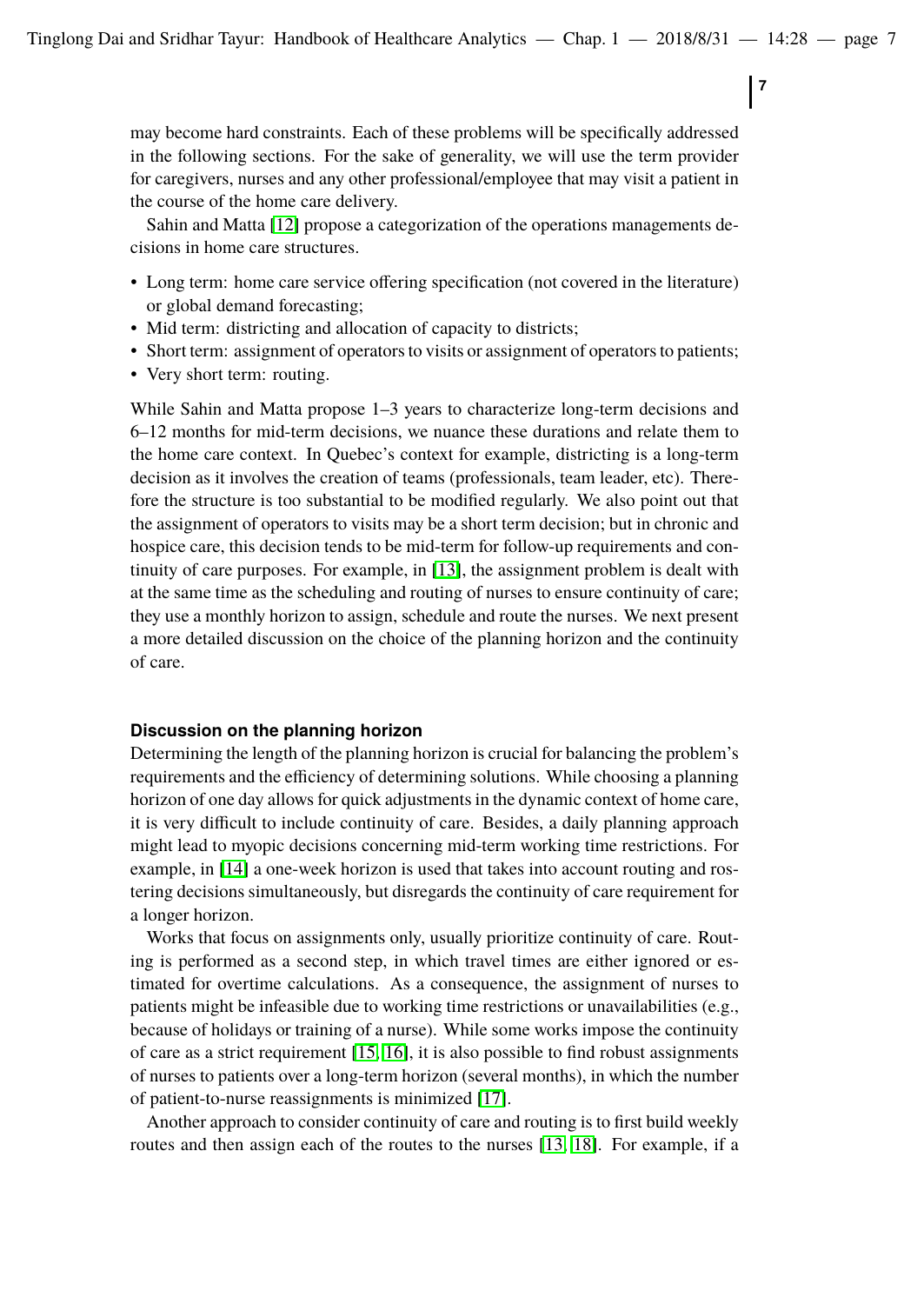patient is visited multiple times in a week, we can build routes such that all visits must be on the same route, and are therefore performed by the same nurse [\[18\]](#page-24-17).

In [\[14\]](#page-24-13), a mathematical programming approach is developed that aims to generate a mid-term nurse roster that seeks for the maximal continuity of care considering nurse availabilities, provider-to-patient compatibilities, and daily and monthly working time restrictions. On the basis of a weekly master schedule the solution provides the assignment of providers to master tours of patient visits throughout a planning horizon of one month.

Other approaches that recommend using a master schedule are presented in [\[14,](#page-24-13) [19\]](#page-25-0), which again use a one-month planning horizon. The motivation for using a master schedule is that (in their applications) the home care provider may not want to create the schedule for the next week from scratch. They propose to find a repetitive tour plan considering all patient requests on a weekly basis.

Lastly, Bennett and Erera [\[20\]](#page-25-1) consider a one-year rolling horizon for planning daily visit schedules. They maintain continuity of care by decomposing the problem into single-nurse problems. In their context, each nurse serves one district.

#### **Home care planning problem**

To summarize, the home (health) care planning problem (H(H)CP) consists of:

- the scheduling of the visits to each patient in a time slot (i.e., a day and a time period, morning or afternoon, in the planning horizon),
- the assignment of a caregiver to each of the visits, and,
- the sequence in which the care givers visit each of their assigned patients in a time slot considering work regulations.

While each of these problems can be addressed individually, many applications address also routing and provider-to-patient allocation simultaneously.

#### <span id="page-7-0"></span>**1.2**

#### **An Overview of Optimization Technology**

As the focus of this chapter is the application of mathematical optimization to model and solve home care delivery problems, we first provide an overview of the available optimization technology, and the current capabilities.

Optimization methods can be classified in several ways. First, there are *exact methods*that can return provably optimal solutions, and *heuristic methods*that may be able to find good solutions, but have no guarantee of optimality. Second, there are *generic optimization methods* that need the problem description to be in a specific format, and *dedicated methods* which are developed for a specific application. All generic optimization methods require that the problem is represented as a mathematical optimization model, using decision variables, constraints, and one single objective function to be optimized (minimize or maximize). The generic methods differ in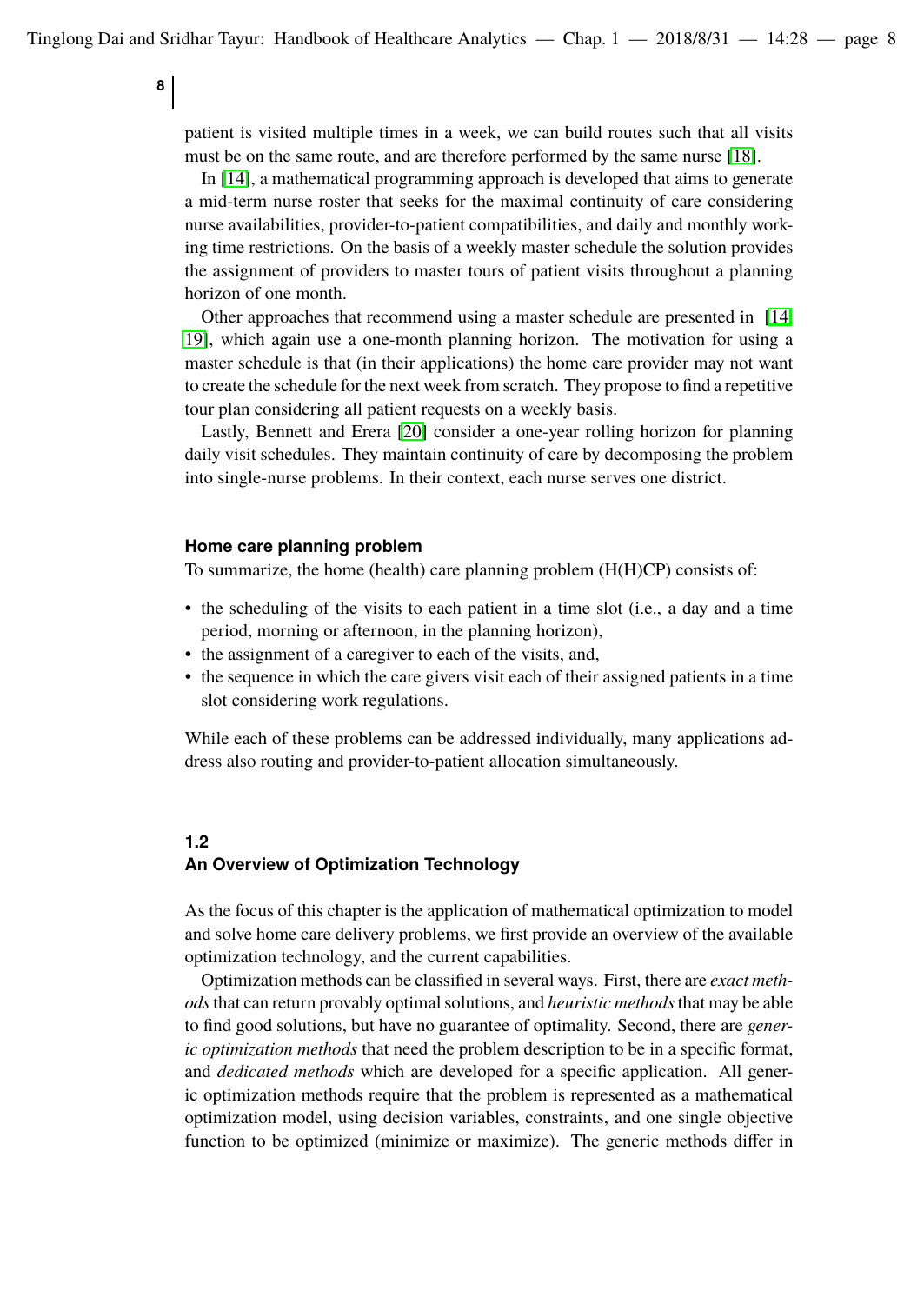<span id="page-8-2"></span>

| Method                                | <b>Model Requirements</b>                                                                                     | <b>Scalability</b>                                          |
|---------------------------------------|---------------------------------------------------------------------------------------------------------------|-------------------------------------------------------------|
| Linear Programming<br>(LP)            | linear constraints and objective;<br>continuous variables                                                     | millions of<br>variables/constraints                        |
| Mixed Integer Programming<br>(MIP)    | linear constraints and objective;<br>continuous or integer variables                                          | thousands of<br>variables/constraints                       |
| <b>Constraint Programming</b><br>(CP) | any algebraic expression allowed;<br>special syntax (e.g., AllDifferent);<br>continuous or discrete variables | thousands of<br>variables/constraints                       |
| Heuristics and<br>Dedicated Methods   | problem-dependent                                                                                             | problem-dependent;<br>thousands to millions<br>of variables |

**Table 1.1** An overview and characterization of optimization technologies. The third column 'Scalability' represents the typical problem size that is expected to be optimally solved within a reasonable amount of time, for example several minutes to one hour, as of 2017.

the restrictions they impose on the model; for example, linear programming requires that all constraints, and the objective, are linear expressions. This choice impacts the performance of the associated solving methodology; for example, linear programming be solved efficiently for almost any practical problem that fits in the computer's memory. $^{1)}$  $^{1)}$  $^{1)}$ 

In Table [1.1](#page-8-2) we list and characterize the optimization technologies that will be used in this chapter. We next describe each technology in more detail and provide guidelines for choosing the right technology for the application at hand.

#### <span id="page-8-0"></span>1.2.1 **Linear Programming**

Linear programming is among the most efficient and scalable optimization technologies available. It requires that all variables are continuous, and the constraints and objective are linear. This structure allows to develop highly efficient solution methods that provide provably optimal solutions; see [\[21\]](#page-25-2) for an overview of the development of linear programming solvers. Nowadays, practical linear programming problems that contain millions of variables and constraints may be solved in seconds or sometimes minutes.

For some problems a linear program may provide an integer optimal solution, but in general the solution will be fractional. Since many of the problems discussed in this chapter demand integer decisions, linear programming alone may not be sufficient and we need a different methodology.

**9**

<span id="page-8-1"></span><sup>1)</sup> There exist linear programming models of modest size for which solvers may need more time, although these are rare in practice [\[21\]](#page-25-2).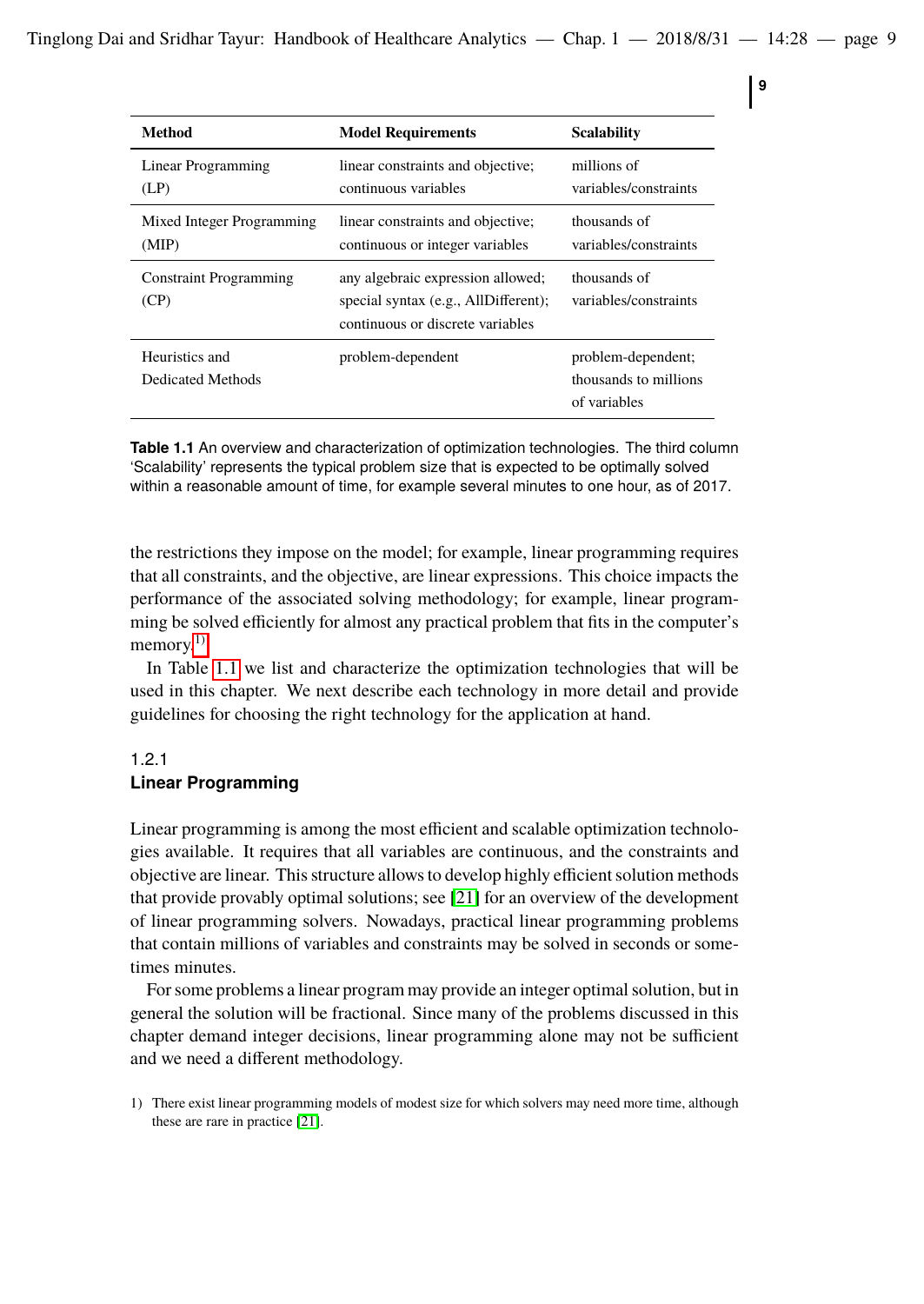## <span id="page-9-0"></span>1.2.2 **Mixed Integer Programming**

In mixed integer programming (MIP), we can extend linear programming models with integer variables (the 'mixed' stands for the mix of continuous and integer variables). While general integer variables are sometimes useful, the most commonly used integer variables are *binary* variables. A binary variable  $x$  can represent, for example, whether a specific provider will be allocated to a patient  $(x = 1)$ , or not  $(x = 0)$ . MIP solvers are designed to be exact and thus provide a provably optimal solution. They can also be executed to terminate within a given time limit, in which case they provide a heuristic solution (together with a guaranteed maximum distance from the optimum, or optimality gap).

The addition of integer constraints to linear programming makes these problem fundamentally more difficult to solve than LPs. Yet, there has been tremendous progress in solving MIP models over the last decades, and nowadays MIP models with tens of thousands of variables and constraints can often be solved in a matter of minutes. By the nature of this type of problem more difficult MIP models do exist, but the ongoing improvements in optimization technology continuously push the frontier of scalability and applicability; see [\[22\]](#page-25-3) and [\[23\]](#page-25-4) for an overview of progress in MIP solving technology.

To date, the most powerful MIP solvers are IBM ILOG CPLEX, Gurobi, and Fico Xpress. Other MIP solvers of good quality include SCIP (which can also handle CP models), MIP-CL, and COIN-CBC.

## <span id="page-9-1"></span>1.2.3

#### **Constraint Programming**

Constraint Programming (CP) has it origins in artificial intelligence and computer science, being first developed in the areas of constraint-based reasoning and logic programming [\[24\]](#page-25-5). Recent CP systems incorporate mathematical optimization techniques as well, and have been increasingly applied to solve optimization problems for operations research and other business applications. In most cases, discrete (finite domain) CP systems are used for this purpose. CP solvers are designed to be exact and provide a provably optimal solution. Like MIP solvers, they can be terminated within a given time limit and return a heuristic solution. Some CP solvers also provide the associated optimality gap, i.e., the guaranteed maximum distance from the optimum.

CP models allow variables to take any set of discrete values, and expressions can be of any algebraic form (linear, nonlinear, logical, and even relational). In addition, CP systems offer a library of special expressions, such as the AllDifferent constraint that requires a set of variables to take distinct values. Most systems also offer dedicated syntax to represent scheduling problems, for example using the concepts of activities and resources [\[25\]](#page-25-6), or interval variables [\[26\]](#page-25-7). Similar to mixed integer programming, CP technology can scale easily to thousands of variables and constraints; CP solvers can be especially effective for applications that contain a scheduling component.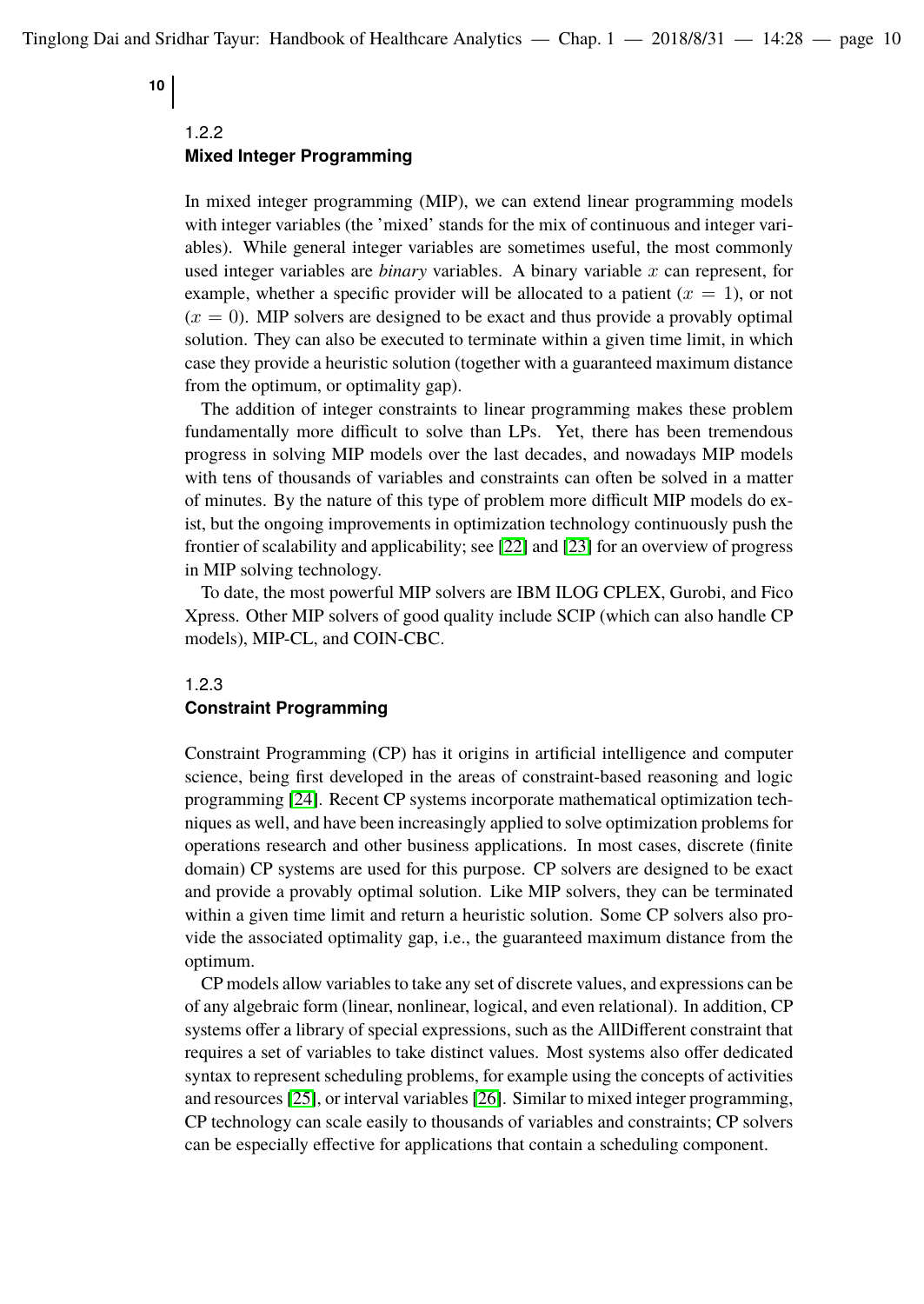The most powerful CP solvers to date include IBM ILOG CPLEX CP Optimizer, Google OR-tools, Gecode, and Choco. The solver SCIP is a hybrid solver that can handle both MIP and CP models [\[27\]](#page-25-8).

## <span id="page-10-0"></span>1.2.4 **Heuristics and Dedicated Methods**

In some cases, the requirements and scale of the problem can be too complex to be solved with a single generic MIP or CP model. In such cases, one typically develops a heuristic approach, or a dedicated method that is tailored to the application at hand. Heuristics are usually designed to find good solution relatively quickly, but cannot prove optimality or provide a bound on the solution quality.

Heuristics come in different forms. As mentioned above, one can use MIP or CP models with a solving time limit to turn these exact methods into heuristic methods. Another, often used, approach is to *decompose* the problem into smaller subproblems that are easier to handle. For example, a one-year planning problem may be decomposed over time into twelve monthly planning problems. As another example, a large regional staff planning problem may be decomposed into smaller district staffing problems.<sup>[2\)](#page-10-2)</sup>

It is also possible to develop heuristic methods that do not require a MIP or CP model, but instead work directly on problem-specific data structures. There exist principled approaches such as *local search* that can provide a systematic framework for developing heuristics [\[28\]](#page-25-9). These are often combined with meta-heuristics to further refine the solutions [\[29\]](#page-25-10). Popular heuristic methods include Tabu search [\[30\]](#page-25-11) and simulated annealing [\[31\]](#page-25-12).

# <span id="page-10-1"></span>1.2.5

## **Technology Comparison**

When choosing a specific optimization technology, one needs to balance 1) the expectations or requirements of the delivered solution, 2) the solver capabilities in terms of solving time and memory requirements, 3) the time to develop the solution, and 4) maintenance and flexibility of the solution.

#### **Solution expectations and solver capabilities**

When the solution is expected to coarsely balance multiple resources, for example when planning global staffing levels over a long time horizon, linear programming may be suitable, since no detailed integer decisions are required. Since linear programming can be solved very efficiently in practice, there are usually no solver limitations in this case.

If instead we need to develop a dispatching tool that generates operational nurse schedules, a MIP or CP-based approach would be needed to handle the discrete de-

<span id="page-10-2"></span><sup>2)</sup> In some cases, it is possible to apply a formal decomposition method that provides provably optimal solutions, for example using Benders decomposition or column generation.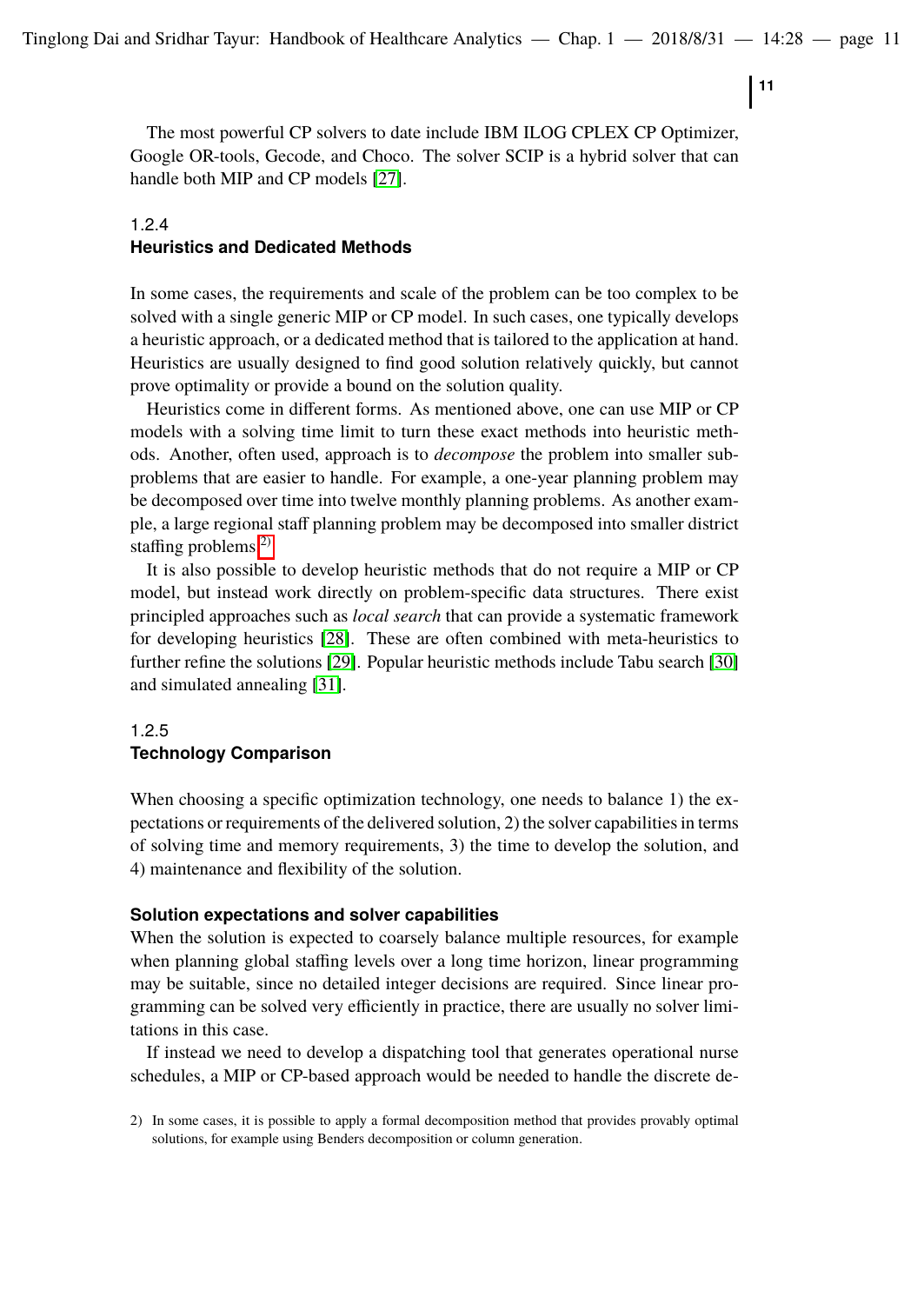cisions. As a rule of thumb, most modelers will first attempt a MIP model, as this technology can provide good results on a wide range of problem classes. For more constrained scheduling and routing applications, however, CP models can perform better than MIP and may be the preferred technology.

In some cases, the requirements and scale of the problem can be too complex to be solved with a monolithic MIP or CP model. In such cases, one typically develops a decomposition approach (in which individual components can still be solved with MIP or CP), or a dedicated method. Popular decomposition methods that have been used in the home health care literature include column generation (or branchand-price) and Benders decomposition (particularly Logic-based Benders). Specific examples and references of these decomposition approaches as well as dedicated heuristic methods will be provided in Section [1.5.](#page-17-1)

#### **Development time and maintenance**

Home care solutions often contain a core set of problem characteristics, for which models have been developed in the literature, and additional provider-specific requirements. When the additional requirements are limited, or can be handled in a post-processing step, it is often desirable to deploy an off-the-shelf software package that is designed to solve a specific problem class (e.g., employee scheduling or routing). However, many medium to large size organizations have additional needs that are not addressed by commodity solutions, for example due to their organizational structure, or because of physical or legal requirements. In such cases, a tailored solution is often developed by a software consulting firm.

When developing a tailored solution, one typically starts with a baseline MIP (or CP) model. These can usually be based on similar models in the literature, and can be quickly adapted to the organization's needs. This allows for a relatively fast delivery of a prototype solution, which is followed by an iterative process of testing and refinement. The overall development process may take several months or more and can result in scalable and detailed solutions. If the solution uses a commercial optimization solver, one should also budget for the solver license.

The alternative would be to develop a new dedicated solution method, perhaps from scratch, or by re-using optimization solvers for sub-parts of the problem. For some problems, for example certain employee scheduling problems, a dedicated heuristic approach may work well. The development time may be similar to a MIP or CP based solution, and does not require the use of a commercial solver. That said, it may be challenging to adapt, extend, or maintain dedicated solutions, especially over a longer time period (e.g., several years). Instead, optimization models can be extended or adapted much more easily, by simply changing the model description. Moreover, as optimization models are algebraic, model maintenance and development by multiple people is much easier as well. Lastly, the performance of optimization solvers is continuously improving, which means that the same optimization model can provide better solutions, or scale to larger instances, when updating the solver to a new version.

In the following sections, we present the most common operational challenges in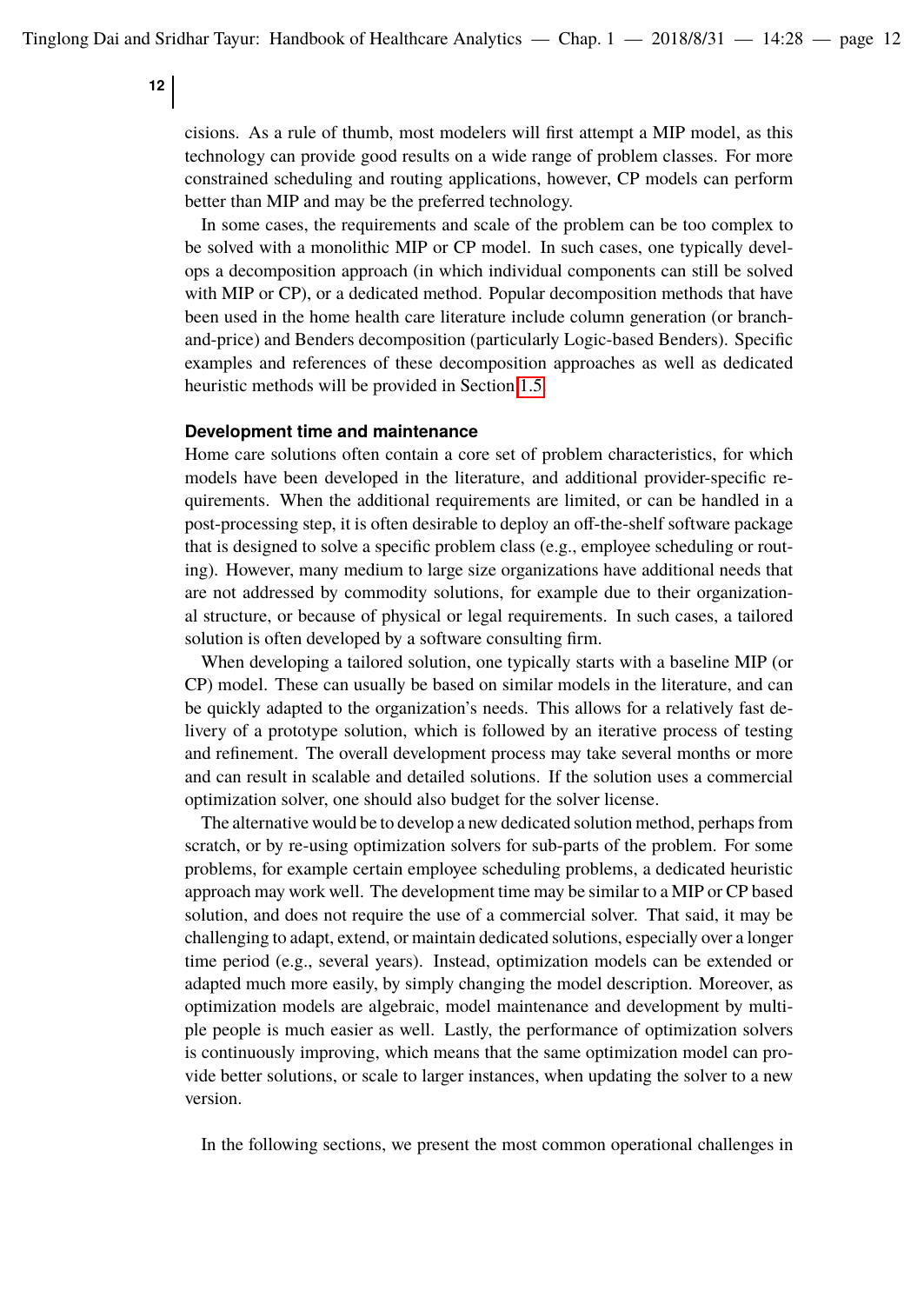home care, and their respective optimization-based solutions.

## <span id="page-12-0"></span>**1.3 Territory Districting**

When applicable, the districting is the first problem to solve to tackle the HHCP. In the province of Quebec for example where local authorities offer the home care services, it is a very common approach to divide the territory into districts. Each district will then be staffed (nurses, social workers, etc).

A districting problem consists of grouping small geographic areas, called basic territorial units, into larger geographic clusters, called districts. These districts should be balanced (for example of equitable size), contiguous, and compact. Typical examples for basic units are census codes, zip code areas or even aggregated demand points of patients. In home care applications, the districts should have a good accessibility with respect to public transportation and have an equitable workload based on service and travel time [\[32,](#page-25-13) [33\]](#page-25-14).

Let  $J = \{1, \ldots, n\}$  be the set of basic units and  $d_{ij}$  the distance between units  $i$  and  $j$ . In the home care context it usually represents the road distance (or travel time). Activity measures are defined for each unit: demand (such as the number of patients and frequencies of service), service time (total duration of visits), etc. The objective is to aggregate these basic units into  $p$  districts;  $p$  could be either equal to the number of providers (in this case we seek to define one district per nurse), or a smaller number which we can refer to as teams. These  $p$  districts should satisfy the planning criteria of balance, compactness, and contiguity. As highlighted in [\[34\]](#page-25-15), "the" mathematical model for districting problems does not exist, due to the various design decisions, although there are many commonalities.

Three measures of balance are commonly used. Let  $w_k$  be the workload of district k. The first measure of balance  $B_1$  is based on the relative deviation of the district workload  $w_k$  from the mean workload  $\mu = \frac{\text{Total workload}}{\text{Number of district}}$  $\frac{10 \text{tan} \text{ workload}}{\text{Number of districts}(p)}$ :

$$
B_1 = |\frac{w_k - \mu}{\mu}|, 1 \le k \le p
$$

If this balance measure is equal to 0, it ensures that all districts have the exact same workload, which in practice may be difficult to achieve.

The second measure will instead concede a priori a certain relative deviation  $\alpha > 0$ from perfect balance and only measures the imbalance exceeding this threshold:

$$
B_2 = \frac{1}{\mu} \max \{ w_k - (1 + \alpha)\mu, (1 - \alpha)\mu - w_k, 0 \}
$$

The districts are balanced if the workload is between the lower bound and the upper bound. The value of  $\alpha$  should be fixed by management.

A third measure will instead minimize the deviation between the maximum and the minimum workload of districts.

$$
B_3 = \max \{w_1, \dots, w_k\} - \min \{w_1, \dots, w_k\}
$$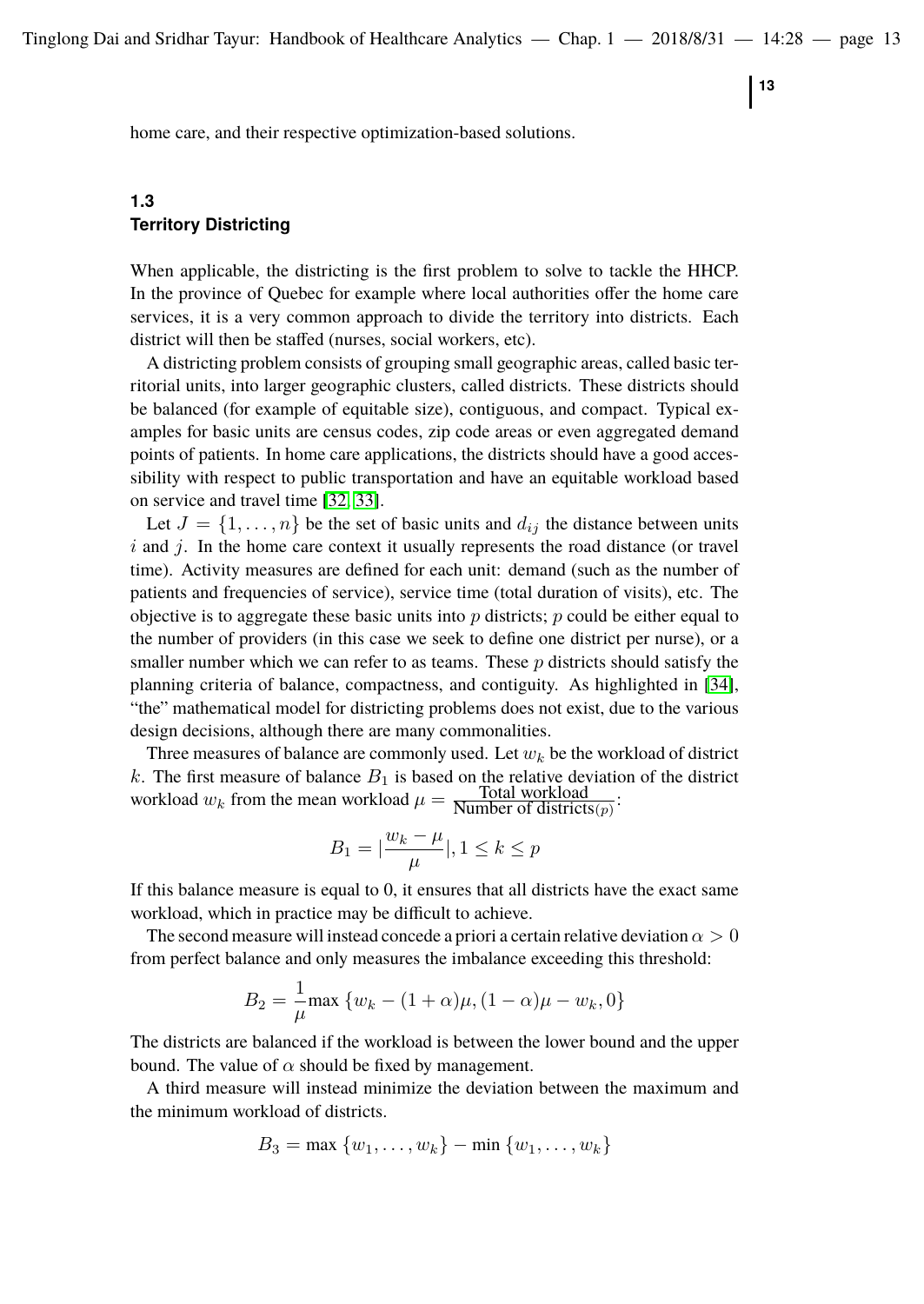The choice of the fairness measure usually depends on the context, and the decision is to be made by the manager.

Districting approaches are commonly based on mixed integer programming or heuristic methods. To reduce the day-to-day traveling distance, one aims to establish contiguity and compactness of the districts. Different measures for contiguity and compactness exist; we refer the reader to [\[34\]](#page-25-15) for more details. A typical districting model is location-allocation model, which assigns basic units to the "seed" of a district, ideally in order to maximize the compactness of the districts.

To formulate the location-allocation model, we introduce the following decision variables:

- $x_{ij}$  equals 1 if basic unit j is assigned to basic unit i and 0 otherwise, and;
- $y_i$  equals 1 if basic unit i is selected as district seed and 0 otherwise.

The model is then formulated as:

$$
\min \sum_{i,j \in J} w_i d_{ij}^2 x_{ij} \tag{1.1}
$$

subject to: 
$$
\sum_{j \in J} x_{ij} = 1 \qquad \forall j \in J \qquad (1.2)
$$

<span id="page-13-1"></span><span id="page-13-0"></span>
$$
\sum_{j \in J} w_j x_{ij} \ge (1 - \alpha) \mu y_i \qquad \forall i \in J \tag{1.3}
$$

<span id="page-13-3"></span><span id="page-13-2"></span>
$$
\sum_{j \in J} w_j x_{ij} \le (1 + \alpha) \mu y_i \qquad \forall i \in J \tag{1.4}
$$

$$
\sum_{i \in J} y_i = p \tag{1.5}
$$

$$
y_i, x_{ij} \in \{0, 1\} \qquad \qquad \forall i, j \in J \tag{1.6}
$$

The constraints ensure that each basic unit is assigned to one district only [\(1.2\)](#page-13-0), that the workload of each district is within the boundaries  $(1.3)-(1.4)$  $(1.3)-(1.4)$  $(1.3)-(1.4)$  and that p district "seeds" are selected [\(1.5\)](#page-13-3). No explicit measure of compactness is used in this model, however, as the objective is to minimize the total distance.

In [\[33\]](#page-25-14), the compactness is integrated as a hard constraint in two ways: by limiting the maximum distance between two basic units that would be assigned to the same district and by minimizing a compactness measure which is the maximum distance between two basic units assigned to the same district. With this approach, they are able to solve problems where a maximum of 100 units are to divide into 4 districts.

While this type of formulation is useful for few hundred basic units, it becomes intractable when the problem size grows. Heuristics approaches then prove to be more efficient, while being flexible to include almost any practical criterion and measure for the design of districts.

For example, Blais et al. [\[32\]](#page-25-13) use a tabu search algorithm to solve the districting problem for a local community health center in Montreal. The objective is to divide the territory in six districts in order to balance the workload. A tabu search is an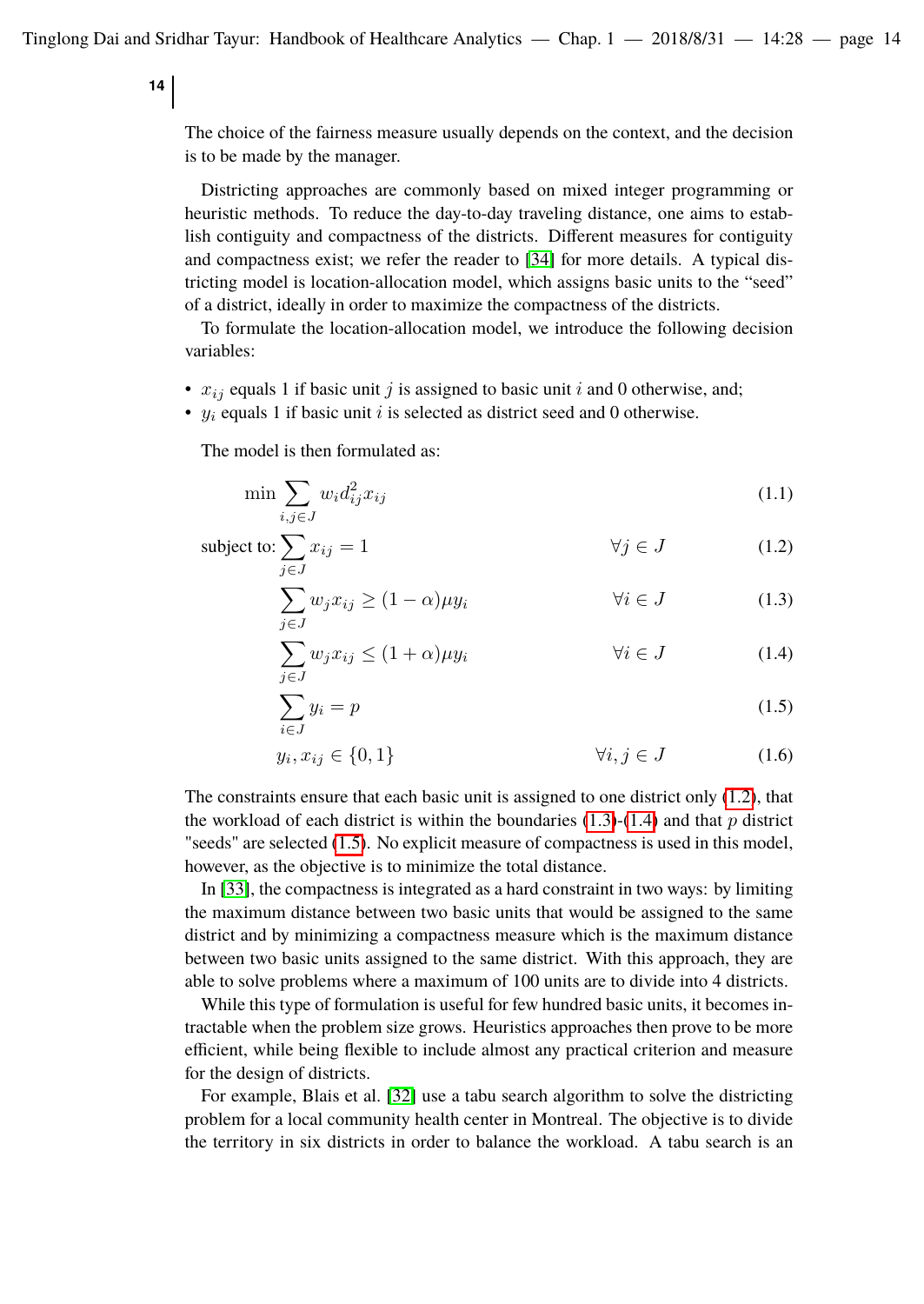iterative method that locally explores the space of solutions. It starts from an *initial solution* and moves to the others through *one or multiple movements*. In this context, each solution is a feasible districting and is evaluated using a measure (i.e., an objective function).

Blais et al. [\[32\]](#page-25-13) also propose a mobility level measure for each solution s:

$$
f(s) = \sum_{k=1}^{p} \frac{\sum_{i,j \in D_k | i \leq j} v_i v_j d_{ij}}{n_k (n_k - 1)/2(\sum_{k \in D_k} v_i)^2)}
$$

where  $D_k$  represents the set of units in district k,  $v_i$  is the number of visits in basic unit i, and  $n_k$  is the number of basic units included in district k. If the value of  $f(s)$ is low, this represents that the ease of travel is high. Their criteria to measure the workload equilibrium is very similar to  $B_2$ .

#### <span id="page-14-0"></span>**1.4 Provider-to-Patient Assignment**

We next consider the provider-to-patient assignment problem. First we introduce workload measures, followed by fairness evaluation, generalized assignment models that allow to model this problem, and we finish with dynamic approaches to consider re-assignments of new patients.

## <span id="page-14-1"></span>1.4.1 **Workload Measures**

Most papers in the literature only use service time (duration of visits) and traveling time to determine provider's workload [\[16,](#page-24-15) [17,](#page-24-16) [32,](#page-25-13) [35\]](#page-25-16). In [\[15\]](#page-24-14), a new workload measure is introduced. The rationale is that all *indirect* duty should be considered, especially for hospice and chronic care. This workload is derived from the notion of case management. Since providers (*case managers*, *pivot* nurse, or *reference* nurse) have to coordinate care and need to perform work outside the "visit", this work should be accounted for. Four categories of patients are considered:

- Short term (post-surgery, post-hospitalization, ...);
- Long term needing punctual care;
- Long term needing continuous care;
- Palliative patients.

To scale the workload between these patients, a reference visit to short term patients (typically of 20 minutes) is used and all other visits are then aligned to this one. For example, a visit to a palliative patient usually requires 4 times more work. This value was determined with the managers and the care team and may be adapted to adjust to the context.

We note that estimating the traveling distances is important when considering assignment models. Yalçındağ et al. [\[16\]](#page-24-15) discuss the use of different methods to estimate travel times of care givers. They compare the Kernel regression technique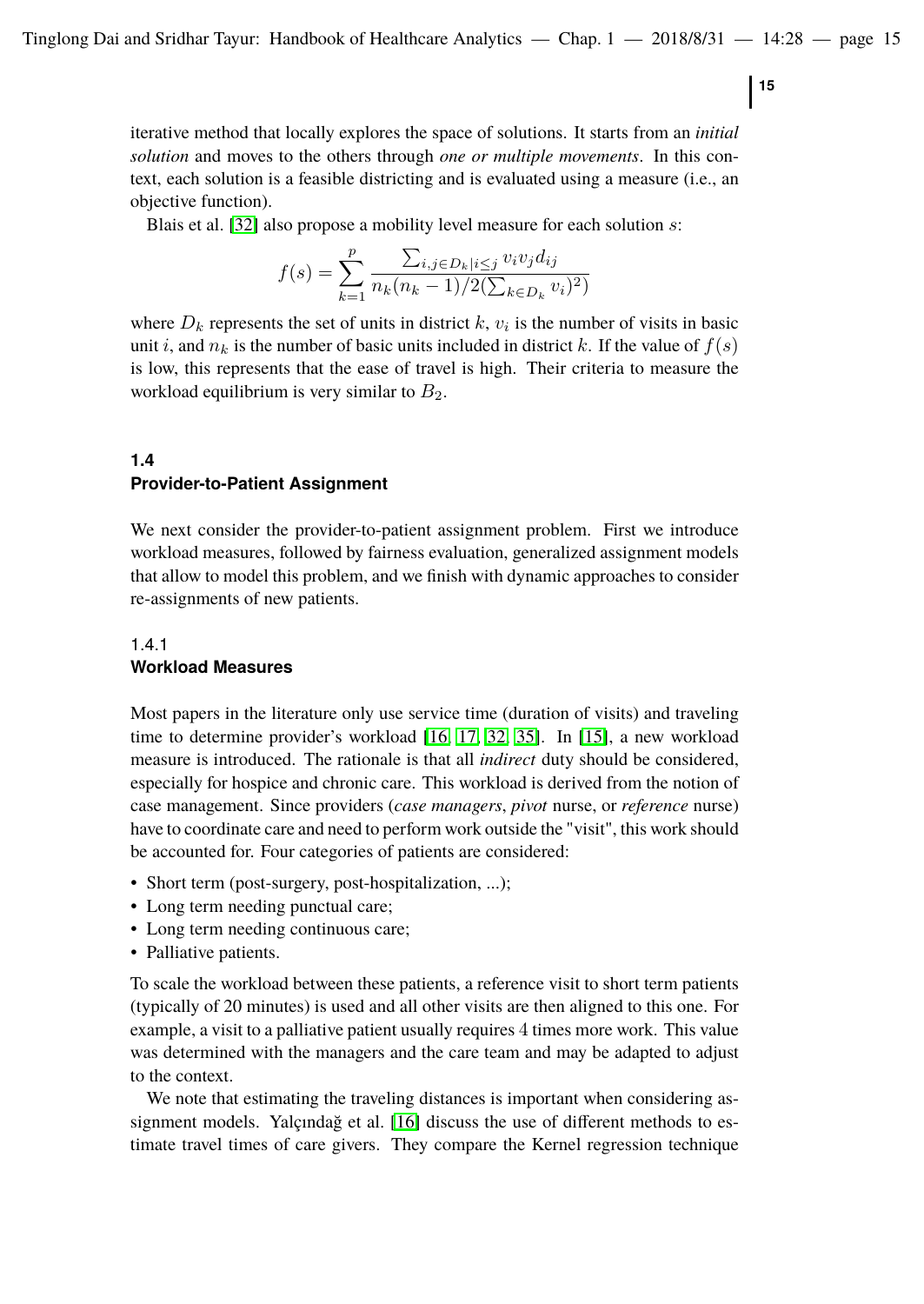(based on historical data) to the average (average distance from one patient to all the others) and k-nearest neighborhood search methods. The Kernel regression technique can be successfully used in a two-stage approach that first assigns patients to caregivers and then defines their routes. However it needs historical data. The average (which is the simplest to use) performs well when the territory to cover is not large.

A limitation to this approach is however highlighted in [\[36\]](#page-25-17). While the approach seems very promising when distance are small (e.g., in dense urban territory) it does need seem to perform as well when distances are larger. Therefore, the authors in this study recommend the use of routing first and then assign.

## <span id="page-15-0"></span>1.4.2

## **Workload Balance**

To measure workload balance, let's introduce  $w_i$  the workload of provider  $i, w^{max}$ and  $w^{min}$  the maximum and the minimum workloads respectively. Fairness can be evaluated by minimizing the:

- Deviation between max and min:  $(w^{max} w^{min})$
- Maximum workload:  $w^{max}$
- Total workload:  $\sum_i w_i$
- Total squared workload:  $\sum_i w_i^2$

In other cases, instead of directly optimizing the workload, some authors focus on the deviation between maximum workload and the average. A target value (if available) could be substituted to the average. For example, for each solution s, the total overload of each provider  $O_i$  is equal to the sum of three components:

• Visit load: which corresponds to the deviation between the current load of visits  $V_i$  of provider i and the average  $\overline{V}$ :

$$
O_{i1}(s) = \max\{0, V_i(s) - \overline{V}\}\
$$

• Case load: which corresponds to the deviation between the current load of cases in each category (total number of assignment of patients  $\sum_{c} x_{ic}$  so that patient  $c \in C_j$ , where  $C_j$  is the set of patients of category j) and the average (total number of cases  $n_i$  over the number of providers  $|I|$ ). We consider that each additional patient receives the average number of visits  $\overline{v}_{ij}$  of its category. Indirect work (through a penalty  $p_{ji}$ ) is also derived from the category j of the patient. This additional overload is :

$$
O_{i2}(s) = \sum_{j \in J} \max \left\{ 0, \sum_{c \in C_j} x_{ic} - \left\lceil \frac{n_j}{|I|} \right\rceil \right\} \cdot \overline{v}_{ij}(s) \cdot p_{ji}
$$

• Travel load: which corresponds to the deviation between the current travel  $T_i$  of provider i and the average  $T$ :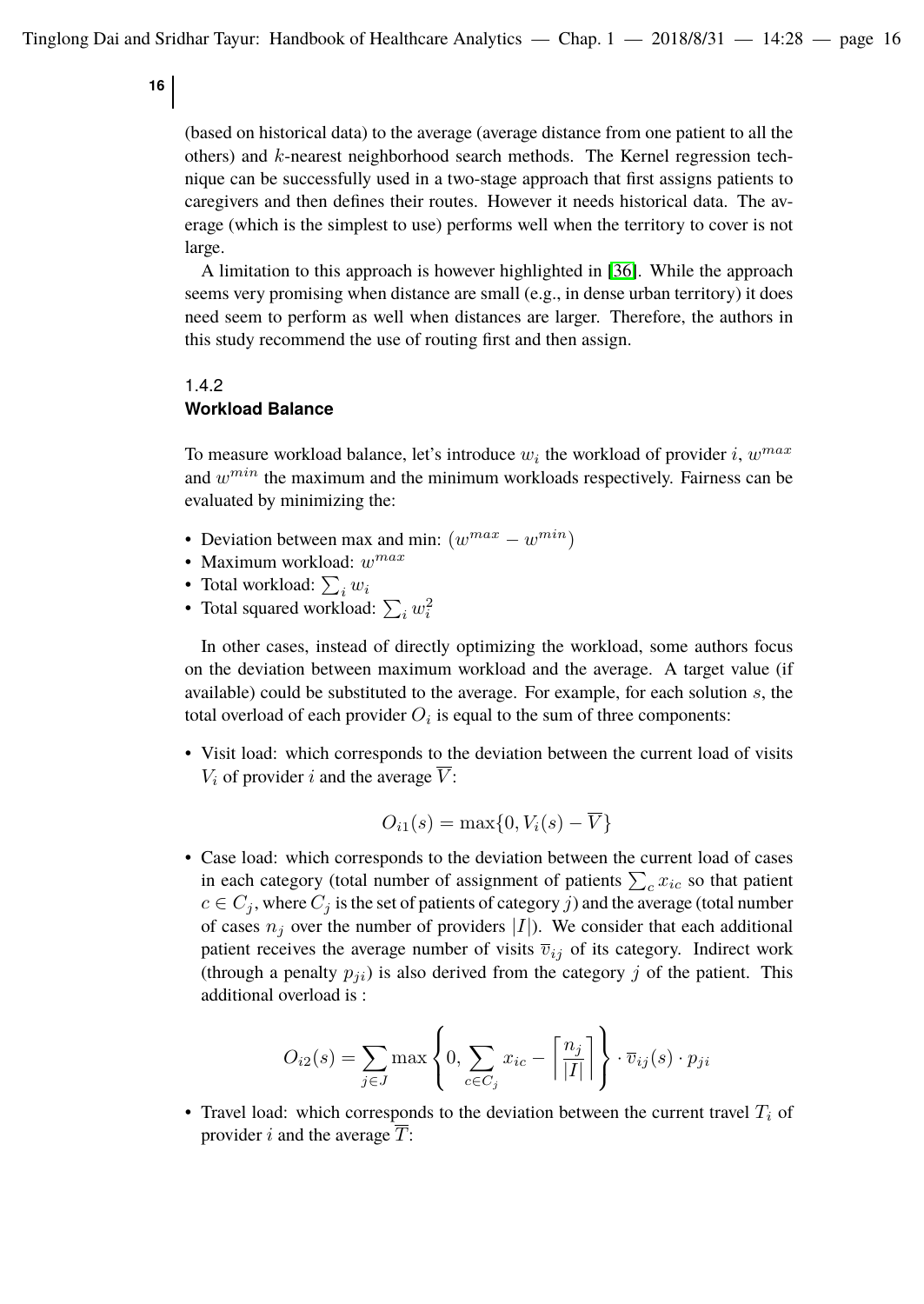$$
O_{i3}(s) = \max\{0, T_i(s) - \overline{T}(s)\}\
$$

In practice, we use multi-criteria optimization where the objective is to maximize (or minimize) a set of criteria. Since our optimization model can optimize only a single objective function, we introduce weights  $\omega$  to represent the importance of each criterion. The appropriate values of  $\omega$  result from discussion with the managers and staff. This type of multi-criteria functions also provide an efficient tool to test different scenarios: "what-if' one criterion is more important than another for example.

#### <span id="page-16-0"></span>1.4.3 **Assignment Models**

We next combine all the above elements in a single optimization model. Here we provide the assignment model of [\[15\]](#page-24-14) of operators to patients that includes the most complete workload measure introduced earlier.  $C$  is the set of patients to assign,  $v_c$ the number of visits required by patient c and  $h_{j_c}$  the heaviness of a patient of category c (this helps to differentiate between palliative patients and short term patients for example). We also define  $t_{ic}$  as the travel load of patient c to provider i. It is proportional to the number of visits  $c$  requires.

Minimize 
$$
\sum_{i \in I} \omega_1 \cdot (O_{i1})^2 + \sum_{i \in I} \omega_2 \cdot (O_{i2})^2 + \omega_3 \cdot \left(\sum_{i \in I} (O_{i3})^2 + (\overline{T})^2\right)
$$

subject to:

<span id="page-16-1"></span>
$$
\sum_{i \in I} x_{ic} = 1 \qquad \qquad \forall c \in C \tag{1.7}
$$

<span id="page-16-2"></span>
$$
\sum_{c \in C} v_c \cdot h_{j_c} \cdot x_{ic} - \overline{V} \le O_{i1} \qquad \forall i \in I \tag{1.8}
$$

<span id="page-16-3"></span>
$$
\sum_{c \in C_j} v_c \cdot x_{ic} = \overline{v}_{ij} \cdot \sum_{c \in C_j} x_{ic} \qquad \forall i \in I, \forall j \in J \qquad (1.9)
$$

$$
\sum_{c \in C_j} x_{ic} - \left\lceil \frac{n_j}{|I|} \right\rceil \le s_{ij} \qquad \forall i \in I, \forall j \in J \qquad (1.10)
$$

<span id="page-16-4"></span>
$$
\sum_{j \in J} s_{ij} \cdot \overline{v}_{ij} \cdot h_j \le O_{i2} \qquad \forall i \in I \tag{1.11}
$$

<span id="page-16-5"></span>
$$
\sum_{i \in I} \sum_{c \in C} t_{ic} \cdot x_{ic} = |I| \cdot \overline{T}
$$
\n(1.12)

<span id="page-16-6"></span>
$$
\sum_{c \in C} t_{ic} \cdot x_{ic} - \overline{T} \le O_{i3} \qquad \forall i \in I \tag{1.13}
$$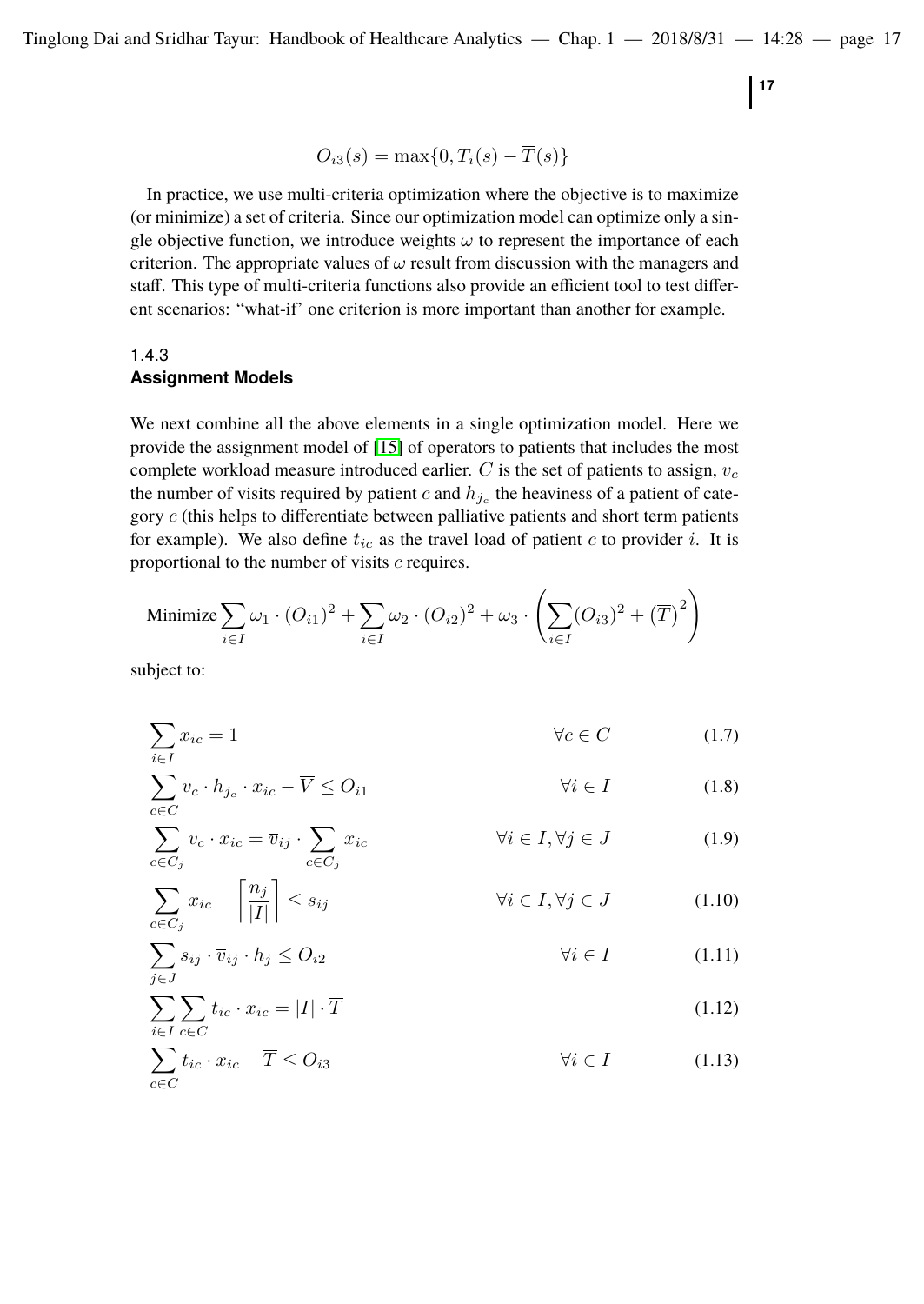| $x_{ic} \in \{0, 1\}$ | $\forall i \in I, \forall c \in C$ | (1.14) |
|-----------------------|------------------------------------|--------|
|-----------------------|------------------------------------|--------|

<span id="page-17-3"></span><span id="page-17-2"></span>
$$
\forall i \in I \tag{1.15}
$$

$$
\forall i \in I, \forall j \in J \tag{1.16}
$$

 $T \ge 0$  (1.17)

Constraints [\(1.7\)](#page-16-1) impose that each patient c is assigned to a provider i. Constraints  $(1.8)$ ,  $(1.9)$ [-1.11\)](#page-16-4) and  $(1.12)$ - $(1.13)$  define respectively the visit load, the case load and the travel load. Variable  $s_{ij}$  is used to define the positive deviation between the number of cases obtained by each provider in each category  $j$  and the average. Finally constaints [\(1.14\)](#page-17-2)-[\(1.16\)](#page-17-3) are domain definition.

This model is non-linear (constraints [1.11\)](#page-16-4) and cannot be handled directly by commercial MIP solvers. Therefore, a heuristic approach is developed in [\[15\]](#page-24-14). In terms of problem size, they solve problems with more than 1400 patients, 26 staff members and 36 basic units.

# <span id="page-17-0"></span>1.4.4

 $O_{i1}, O_{i2}, O_{i3} \geq 0$ 

 $\overline{v}_{ij}, s_{ij} \geq$ 

## **Assignment of New Patients**

Carello and Lanzarone [\[35\]](#page-25-16) consider a robust assignment of new patients to providers. They use a rolling horizon of 26 periods and each decision made in a period is fixed for the following ones. Three sets of patients are considered: those not requiring continuity of care, those requiring continuity of care (with a provider already assigned or to be assigned) and those requiring a partial continuity of care.

To deal with the dynamics of the arrival of new patients, using a flexible assignment as described in [\[15\]](#page-24-14) helps the stability of the re-assignments. In particular, the authors test 1-day, 3-day, and 7-day assignment periods. Patients from the previous period are fixed and only new patients are assigned in order to balance the workload. They show that if boundaries are flexible for patient assignment (i.e., providers are already covering for others outside their territory to alleviate for demand variation), then this time interval becomes less critical.

#### <span id="page-17-1"></span>**1.5 Task Scheduling and Routing**

Task scheduling and nurse routing is most relevant when done in conjunction with the patient-to-nurse allocation. Otherwise, in case the tasks and patients have been allocated to nurses already, determining the associated routes is immediate. From an optimization modeling perspective, the core scheduling/routing of nurses for a single day corresponds to vehicle routing problem with time windows (VRPTW), in which each of the patient visits are supposed to occur within a given time window. Additionally, we typically need to respect nurse-patient compatibility constraints, workload balancing constraints, and continuity of care constraints for longer time horizons. The VRPTW is known to be a challenging problem class, and the addi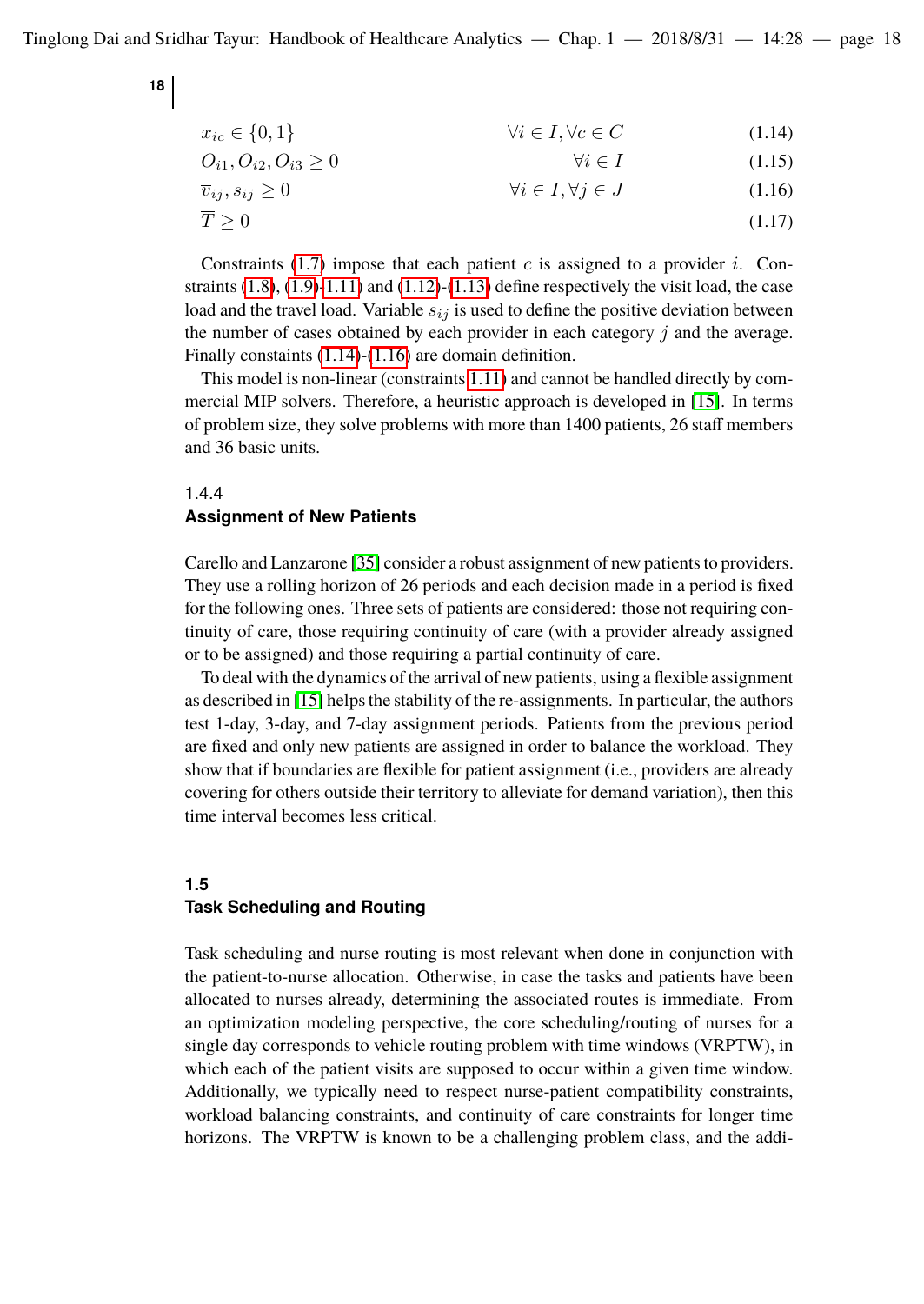tional constraints typically make it even harder to find provably optimal solutions. Therefore, most of the optimization approaches described in the literature present heuristic methods, although some dedicated exact approaches have been presented as well, as we will see.

One of the first optimization approaches for this problem was presented by Begur et al. [\[37\]](#page-25-18), who compute daily nurse schedules/routes based on a master schedule of patient visits. They adapt well-known heuristic methods including the Clarke-Wright savings heuristics [\[38\]](#page-25-19), as well as route improvement heuristics that were developed for the Traveling Salesman Problem (TSP). However, constraints to ensure continuity of care are not considered explicitly. Another early work, by Cheng and Rich [\[39\]](#page-25-20), introduces formal MIP models for the scheduling and routing problem, but use a problem-specific heuristic for instances of larger scale.

Bertels and Fahle [\[40\]](#page-25-21) introduce a heuristic approach that combines linear programming, constraint programming, and metaheuristics. They use CP to generate roster sequences, for which the associated optimal start times are computed by LP. CP is also used to find good initial routes. Route improvements are obtained by simulated annealing and tabu search.

Eveborn et al. [\[41\]](#page-25-22) describe a integer programming model for the nurse scheduling/routing problem, based on a set covering formulation. Their model includes patient-nurse compatibility requirements and allows for visits that require multiple staff members. The set covering formulation explicitly lists the possible routes, which are generated to reflect the constraints. Since several other approaches in the literature follow a similar structure, we next present this set covering model in more detail.

Let  $I$  be the set of nurses (caregivers), let  $V$  be the set of patient visits, and let  $J$  be the set of schedules/routes that can be allocated to a nurse. The set  $J$  is precomputed and contains, in principle, all possible allowed schedules. (Since there are exponentially many schedules we usually restrict ourselves to a subset of interesting schedules.) Each schedule  $j \in J$  has an associated cost vector  $c_{ij}$  which reflects the penalty or weight if nurse  $i \in I$  follows that schedule, for example the travel length, possible violation of time windows, patient-to-nurse preference, etc. We introduce a binary parameter  $a_{ijy}$  to indicate whether nurse  $i \in I$  performs visit  $v \in V$  in schedule  $j \in J$  ( $a_{ijv} = 1$ ) or not ( $a_{ijv} = 0$ ).

We next introduce a binary variable  $x_{ij}$  that denotes whether nurse  $i \in I$  is assigned to schedule  $j \in J$  ( $x_{ij} = 1$ ) or not ( $x_{ij} = 0$ ). The set covering formulation then ensures that each nurse is allocated to one schedule [\(1.19\)](#page-18-0), and each patient visit is performed once [\(1.20\)](#page-18-1), while minimizing the total cost:

$$
\min \sum_{i \in I} \sum_{j \in J} c_{ij} x_{ij} \tag{1.18}
$$

subject to 
$$
\sum_{j \in J} x_{ij} = 1 \qquad \forall i \in I \qquad (1.19)
$$

<span id="page-18-1"></span><span id="page-18-0"></span>
$$
\sum_{i \in I} \sum_{j \in J} a_{ijv} x_{ij} = 1 \qquad \qquad \forall v \in V \tag{1.20}
$$

$$
x_{ij} \in \{0, 1\} \qquad \qquad \forall i \in I, j \in J. \tag{1.21}
$$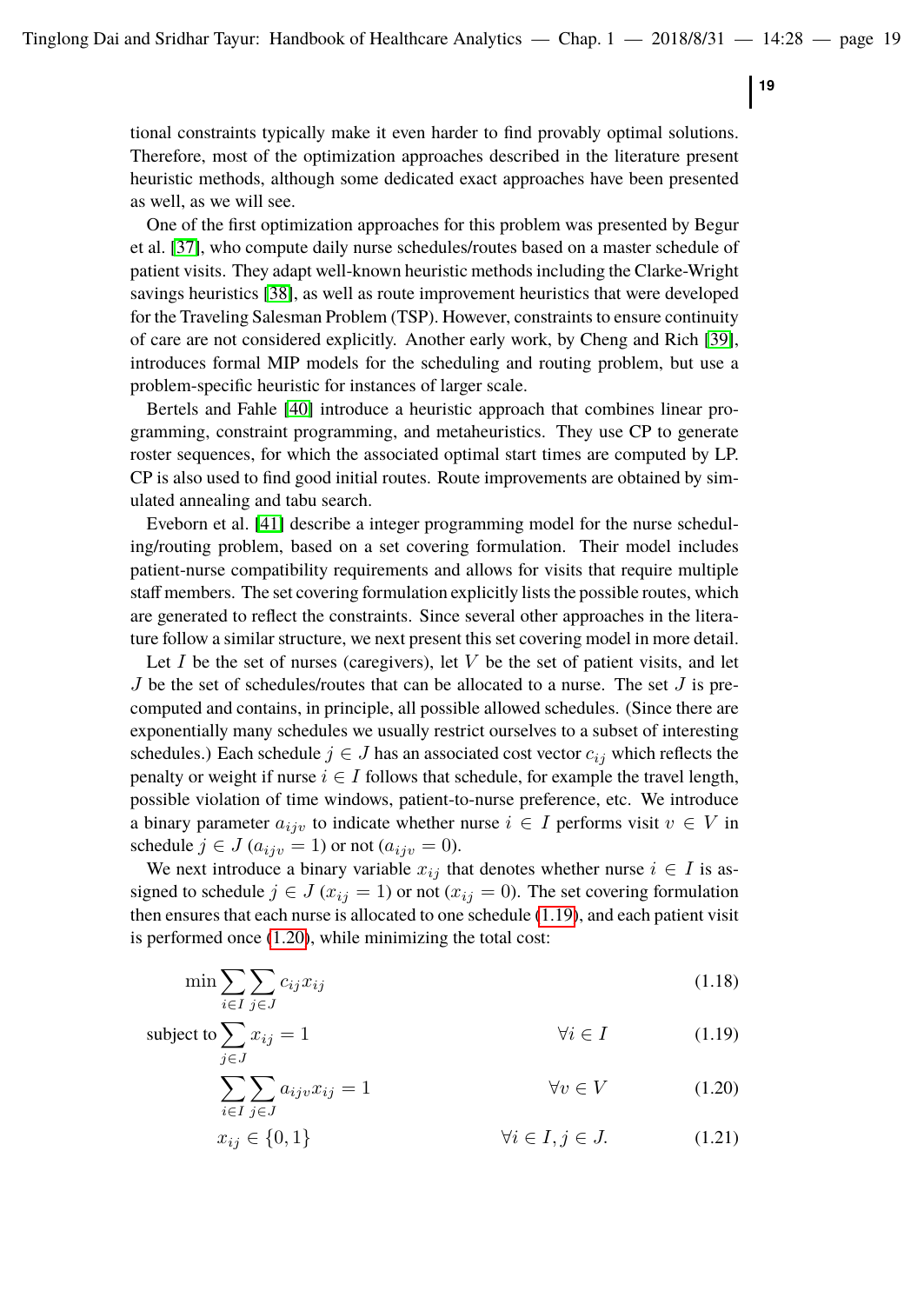Given the complexity of the resulting model, it is solved heuristically by the repeated matching approach in [\[41\]](#page-25-22).

Chahed et al. [\[42\]](#page-25-23) present an optimization approach for delivering chemotherapy at home. In this context, the sample lifetime of the product is particularly important, as it varies from 2 hours to several days. The optimization approach considers both production and distribution; the distribution problem corresponds to the home care scheduling and routing problem, for which Cahed et al. present an exact branch-andbound approach using a MIP model.

In [\[43\]](#page-26-0), Rasmussen et al. propose an exact solution method based on branchand-price, which is a well-known approach for solving vehicle routing problems. Similar to [\[41\]](#page-25-22) they introduce a set covering model, which is extended with side constraints to represent temporal dependencies. Branch-and-price decomposes the problem into a master problem and a subproblem. The master problem iteratively solves the set covering problem with a restricted set of variables, after which the subproblem determines whether improving schedules exists. If so, these are added to the master problem and the process repeats. The resulting column generation approach is then embedded in a systematic branch-and-price search to find provably optimal solutions.

Cappanera et al. [\[18\]](#page-24-17) present a MIP model to jointly handle the assignment, scheduling, and routing of home care visits. The model allows multiple patients visits per week and respects patient-nurse compatibilities. Their solution approach relies on weekly patterns of patient visits, which are then allocated to the caregivers.

A different exact approach, based on logic-based Benders decomposition, was proposed by Heching and Hooker [\[44\]](#page-26-1). Like branch-and-price, Benders decomposition partitions the problem into a master and a subproblem, but performs constraintgeneration rather than variable-generation. In [\[44\]](#page-26-1), the master problem assigns caregivers to patients (one patient may have multiple visits), which is modeled and solved using MIP. The subproblem then computes the optimal route for each caregiver for each day of the week, which is modeled and solved with CP. If the route/schedule is not feasible, the subproblem returns a Benders cut that forbids that particular assignment.

Both Cappanera et al [\[18\]](#page-24-17) and Heching and Hooker [\[44\]](#page-26-1) ensure continuity of care within the one-week planning horizon of their respective models. While longer-term continuity of care can be handled by fixing previous patient-to-nurse assignment in a rolling horizon framework, this may lead to myopic sub-optimal solutions. For this reason, Güven-Koçak et al. [\[45\]](#page-26-2) present an optimization approach that aims to better handle long-term continuity of care. Updates to the schedule are processed on a daily basis (usually because of new patients, or existing patients no longer need care), in which case a new schedule is computed that aims to be as consistent with the previous schedule as possible. Thus, the standard objective function to minimize travel time or total cost is now augmented with a penalty for inconsistent nurse-topatient allocations. They present a MIP formulation as well as a heuristic solution method to solve the consistent home care delivery problem.

While most optimization methods for home care delivery consider static travel times, Rest et al. [\[46\]](#page-26-3) consider time-dependent travel times, which can provide more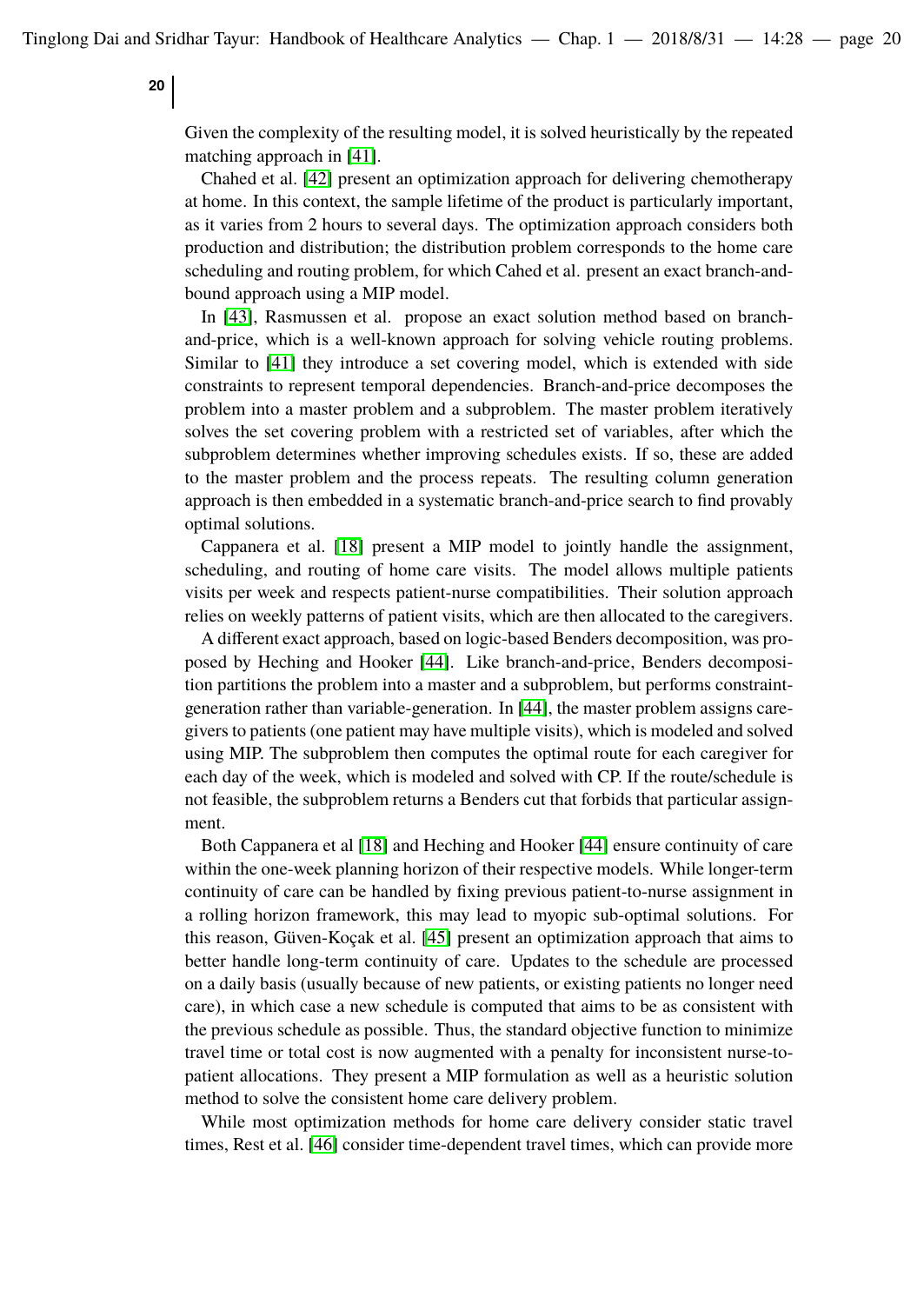accurate solutions. They present a detailed MIP formulation for the problem as well as a heuristic method based on tabu search.

In the above, we have sketched some of the most common approaches to solving the scheduling/routing problem for home care delivery. We refer to the recent surveys by Fikar and Hirsch [\[47\]](#page-26-4) and Cissé et al. [\[48\]](#page-26-5) for a more detailed comparison of various approaches and different variants of the rich scheduling/routing literature in this problem domain.

#### <span id="page-20-0"></span>**1.6 Perspectives**

As we have seen in the previous sections, systematic quantitative models based on optimization technology has proven to be a powerful tool for decision-support in home care delivery. There are, however, still several avenues to improve the efficiency of home health care services. All fields of health care can benefit from the continuously improving mobile technologies, and home health care is no exception as show by a recent book and survey [\[49,](#page-26-6) [50\]](#page-26-7). This technological shift will enable new possibilities in the use of advanced predictive and prescriptive analytics tools. In the last part of this chapter we look at several new perspectives that we have seen emerging and that rely on data-driven decision making.

## <span id="page-20-1"></span>1.6.1 **Integrated Decision Making Under a New Business Model**

Over the last years the home care industry has witnessed the emergence of a new business model. Revenues of private agencies are evolving from a model where they were able to bill a fee for every service provided, to a model where each patient condition prescribes a fixed amount. Providing care of high quality, while remaining profitable, becomes more challenging as this model is more widely adopted. Most importantly, we can recognize that the individual planning problems, mentioned earlier, are now optimized separately while there are clearly interactions between them. For example, admitting certain patients, or certain patient/agency assignment, may require the need to hire additional staff, or lead to highly inefficient routes, which can significantly affect productivity.

These interactions can be made explicit by designing optimization models that span two or more of these decision problems. For example, it is possible to combine the dynamic acceptation of patients with the ongoing employee scheduling and routing problems. The resulting online, and stochastic model may be more challenging to solve, but as the algorithmic power of optimization improves, and machines get faster, solving these larger models may become routine in the near future.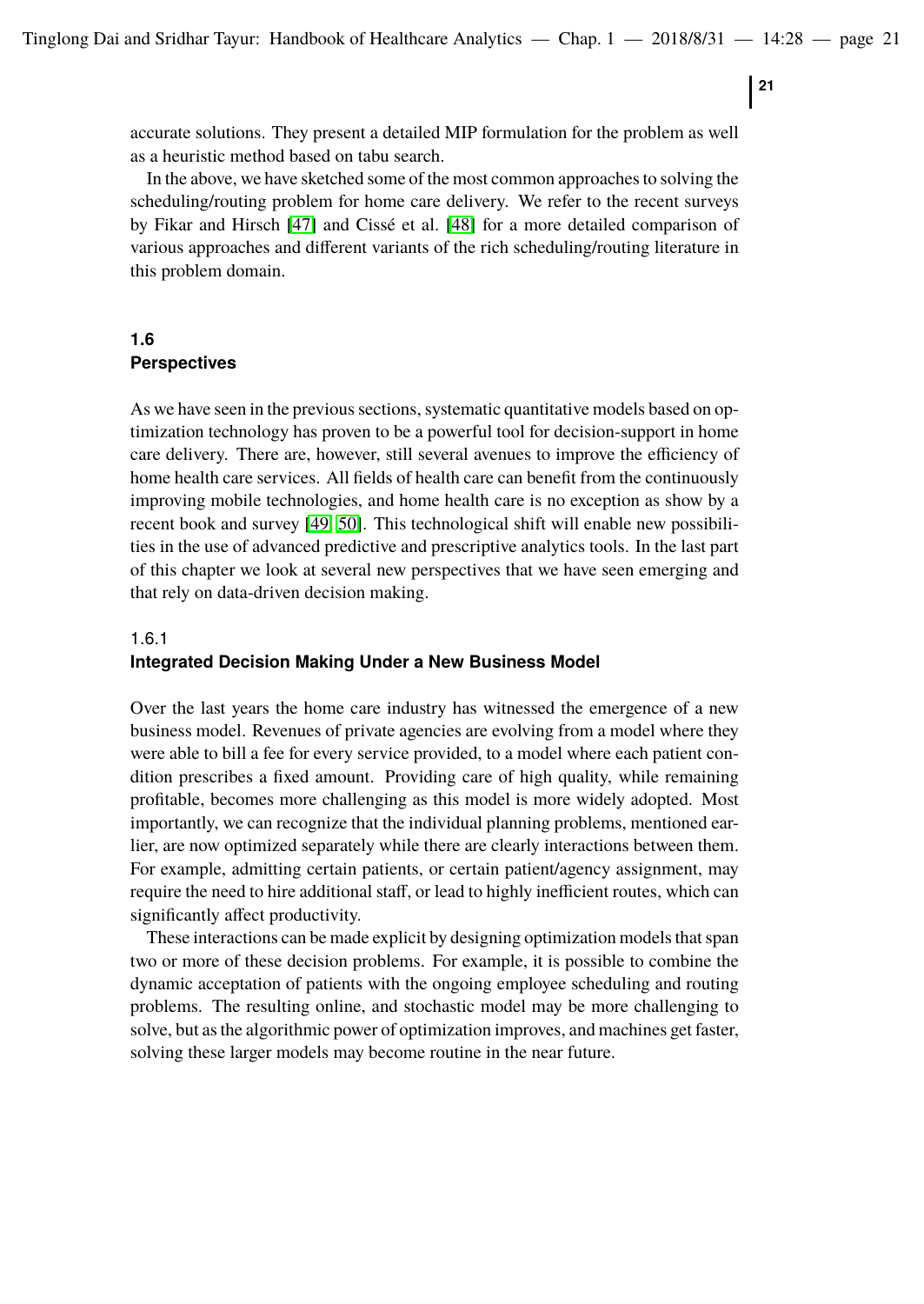## <span id="page-21-0"></span>1.6.2 **Home Telemetering Forcasting Adverse Events**

Since about 20% of Medicare patients are readmitted shortly after discharge [\[51\]](#page-26-8), insurance companies have established financial penalties to hospital with high readmission rates 30 days after discharge[\[52\]](#page-26-9). Prediction of adverse events such as hospital readmissions, in the context of home health cared patients, can thus have a significant economical impact.

Patients that benefit from Home Health Care are initially evaluated by a medical team to assess the level of assistance they will require. Despite the many advantages of home health care, one primary medical challenge of home caring for patients is the lack of constant supervision, as one would get within an institution. Therefore, there is always a risk that the expected medical outcome of a care plan is not achieved, that the patient falls and is not rescued promptly, or that he or she gets confused with medication leading to deterioration of his or her health condition and eventually to re-hospitalization.

When patients are admitted to a home care agency, they generally are visited by a nurse who will perform an initial needs assessment. Patients may be assigned to a Home Telemetering (HT) program, in case the agency offers such program. While on a HT program, patients answer a periodic questionnaire during which they will be asked to take some vital signs readings. This information is then transmitted to the HHC agency where a nurse monitors a HT case load. In some experimental cases, patients can wear sensory devices that capture and transmit vital signs in a continuous fashion.

Based on the patient diagnosed conditions and initial assessment, the care workers create alerts based on acceptable ranges of each measured vital signs, as shown in [\[53\]](#page-26-10).

Sometimes, with more advanced systems, complex rules can be developed to get alerted based on combinations of suspect readings. In all cases, care workers bear the weight of setting up patients with the right set of alerts based on their conditions. The manually engineered rules then need to evolve with the patient's condition in order to remain reliable.

When a vital sign reading is out of the acceptable range, the monitoring nurse can perform one or two of the following actions: (1) call the patient to determine next steps, and/or (2) schedule an in-person visit. The challenge is to prevent costly hospital readmissions and emergency room visits, but there is also a cost to each intervention. To add complexity, most of the alarms are false positives, not leading to adverse events.

Early detection of these events serves the purpose of the triple aim of improving outcomes:  $(1)$  quality of health services,  $(2)$  improving health of populations and  $(3)$ reducing costs [\[54\]](#page-26-11).

Linear models such as multivariate logistic regression and Cox Proportional Hazard [\[55,](#page-26-12) [56,](#page-26-13) [57,](#page-26-14) [58\]](#page-26-15) are often used because of their understandable nature. Indeed, most of the work so far has been interested in understanding the significant factors that lead to adverse events. Modern machine learning techniques, such as Neural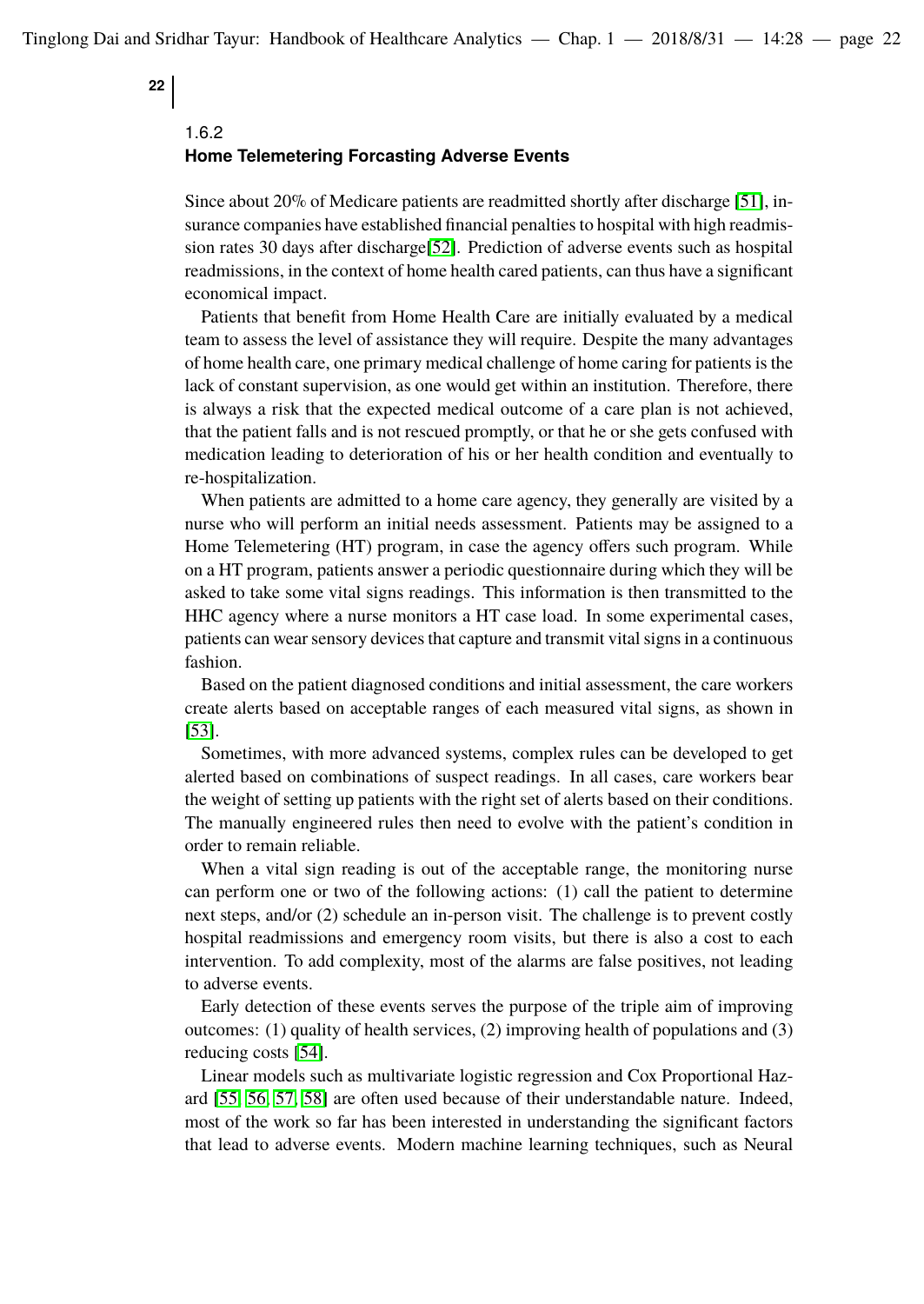Networks have not been adopted yet, although have demonstrated success in many industries, from computer vision to market finance. One of the challenges of such approaches resides in their interoperability [\[59\]](#page-26-16). There are however new companies which have run case studies, reported in a white paper [\[60\]](#page-26-17), that indicated that machine learning approaches could do significantly better than human-defined alerts, both in terms sensitivity and specificity.

## <span id="page-22-0"></span>1.6.3 **Forecasting the Wound Healing Process**

Today, wound care costs the Canadian health system at least \$3.9 billion annually or 3% of total health expenditures [\[61\]](#page-26-18) and is believed to be around \$50 billions in the United States[\[62\]](#page-26-19). The portion of these costs dedicated to home care can be significant. as in the case of diabetic foot ulcers where direct-care cost to the Canadian health-care system of \$547 million (2011 dollars) out of which \$125M (around 23%) was spent in home caring. Public and private agencies must thus be able to assess the necessary effort required to manage each type of wound and each individual patient in order to plan the usage of their resources efficiently.

Although there has been some effort to forecast the healing duration of a wound we have not seen today any paper reporting the use of modern machine learning techniques. To enable the use of such methods, one would require access to a large body of high-quality data in a numerical format. Information on the nature of the wound (type, acuity, area, odor, grade, etc.) would need to be diligently recorded at every visit. Detailed information on the patient would also be quite useful, as many physiological factors, such as obesity, hypertension, and diabetes have a significant influence on wound healing. Table [1.2](#page-22-1) gives the major factors that influence the healing of a wound, as stated in several studies [\[63,](#page-27-0) [64,](#page-27-1) [65,](#page-27-2) [66,](#page-27-3) [67\]](#page-27-4).

| <b>Systemic Factors</b>        | <b>Local Factors</b>     | <b>Organizational Factors</b> |
|--------------------------------|--------------------------|-------------------------------|
| Deficient eating and hydration | Infection                | Absence of specialized nurse  |
| Oxygen deficit                 | Chronic Wound            | Multidisciplinairy team       |
| <b>Stress</b>                  | Wound area               | Continuity of care            |
| Bad sensorial perception       | Presence of foreign body | Complete evaluation           |
| Age and sexe                   | Hematoma                 | Following protocol            |
| Obesity                        | Wound Location           |                               |
| Diabetes, HBP                  | Necrotic tissues         |                               |
| Tabagism, alcoolism            | Wound pressure           |                               |
| Auto-immune disease            | Wound hydration          |                               |
| Cultural beliefs               | Wound vascularization    |                               |
| Sexual hormones level          | Wound type               |                               |

<span id="page-22-1"></span>**Table 1.2** Majors factors which influences the wound healing process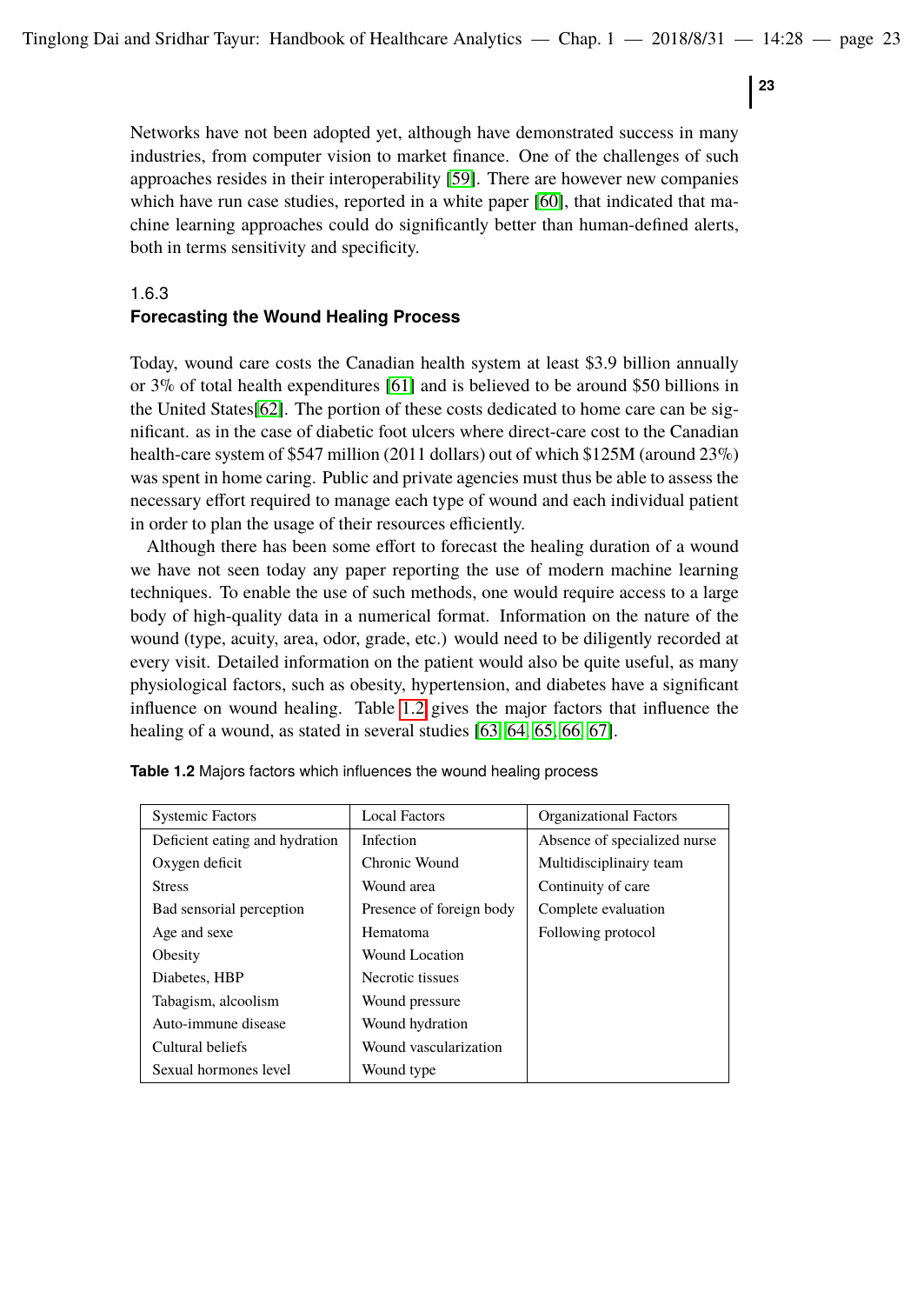## <span id="page-23-0"></span>1.6.4 **Adjustment of Capacity and Demand**

One of important challenges faced by home care agencies in many markets is the alignment between their service capacity, that is the number of productive hours their workforce can provide in a week or a month, and the demand for service that comes from their customers. In particular it is quite common to have high peak of demand in the morning, because less mobile patients need help to get their day started while more autonomous customers prefer an early visit so that they can proceed with their daily schedule. Data gathered by the VHA Healthcare<sup>3</sup>) shows the spread of thousands of daily visits over each hour of the day, as illustrated in figure [1.1.](#page-23-2)

<span id="page-23-2"></span>

**Figure 1.1** Average number of clients visited per daily hour by the VHA Healthcare agency

If most of the work is to be scheduled in the morning, then many of the caregiver are not needed during the afternoon. This can results in low motivation by the staff and high turnover of the caregivers, which may aim to find a full time position instead. This can be addressed by two possible approaches: (1) hiring part-time caregivers that will willingly work reduced hours, and (2) trying to shift demand to a later period during the day. Both of these approaches come with their own challenges.

<span id="page-23-1"></span>It is therefore a challenging task to design and recruit an optimal workforce. Agencies would need to forecast accurately the demand per time period and day of the week, and using this forecast they would then need to design a set of work shifts that fit this forecast as best as possible. Such approaches are used widely in retail stores and call centers [\[68\]](#page-27-5), however in these service industries there is no notion of continuity of care between the employees and the customers. In fact, the assignment of customers to employees is performed each time a new customer requires a service. Dynamic pricing [\[69\]](#page-27-6), which is widely used in the airline and hospitality industry, may come as an option.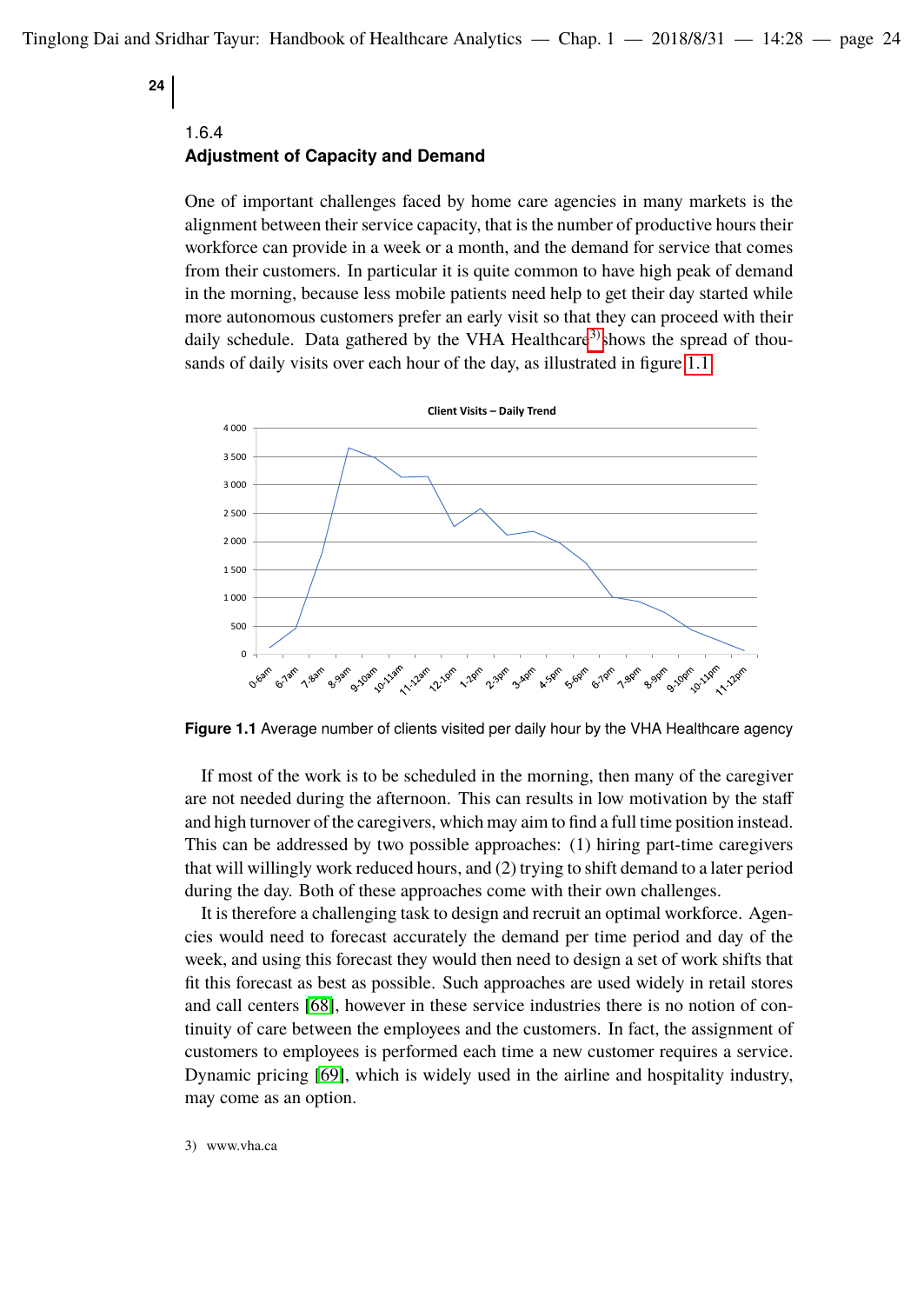## **References**

<span id="page-24-0"></span>**1** Centers for disease control and prevention, us department of health and human services, national center for health statistics,

[https://www.cdc.gov/nchs/](https://www.cdc.gov/nchs/fastats/home-health-care.htm) [fastats/home-health-care.htm](https://www.cdc.gov/nchs/fastats/home-health-care.htm).

- <span id="page-24-1"></span>**2** (2013) Optimizing the role of nursing in home care, *Tech. Rep.*, Canadian nurses association.
- <span id="page-24-2"></span>**3** Canadian institute for health information, [https:](https://www.cihi.ca/en/home-care)

[//www.cihi.ca/en/home-care](https://www.cihi.ca/en/home-care).

- <span id="page-24-3"></span>**4** Home and community health care, government of canada, [https://www.canada.ca/en/](https://www.canada.ca/en/health-canada/services/home-continuing-care/home-community-care.html) [health-canada/services/](https://www.canada.ca/en/health-canada/services/home-continuing-care/home-community-care.html) [home-continuing-care/](https://www.canada.ca/en/health-canada/services/home-continuing-care/home-community-care.html) [home-community-care.html](https://www.canada.ca/en/health-canada/services/home-continuing-care/home-community-care.html).
- <span id="page-24-4"></span>**5** R, E.T. and AD., T. (2008) Home care in europe, the solid facts, *Tech. Rep.*, World Health Organization Europe.
- <span id="page-24-5"></span>**6** Le site officiel de l'adminitration franaise, service, <servicepublic.fr>.
- <span id="page-24-6"></span>**7** Centre national des soins palliatifs et de la fin de vie, <http://www.spfv.fr>.
- <span id="page-24-7"></span>**8** National hospice and palliative care organization, [https:](https://www.nhpco.org/nhpco-0) [//www.nhpco.org/nhpco-0](https://www.nhpco.org/nhpco-0).
- <span id="page-24-8"></span>**9** L'hospitalisation à domicile, ministère des solidarités et de la santé, [http://solidarites-sante.](http://solidarites-sante.gouv.fr/soins-et-maladies/prises-en-charge-specialisees/had) [gouv.fr/soins-et-maladies/](http://solidarites-sante.gouv.fr/soins-et-maladies/prises-en-charge-specialisees/had) [prises-en-charge-specialisees](http://solidarites-sante.gouv.fr/soins-et-maladies/prises-en-charge-specialisees/had)/ [had](http://solidarites-sante.gouv.fr/soins-et-maladies/prises-en-charge-specialisees/had).
- <span id="page-24-9"></span>**10** What's home health care?, the official us government site for medicare, [https://www.medicare.gov/](https://www.medicare.gov/what-medicare-covers/home-health-care/home-health-care-what-is-it-what-to-expect.html) [what-medicare-covers/](https://www.medicare.gov/what-medicare-covers/home-health-care/home-health-care-what-is-it-what-to-expect.html) [home-health-care/](https://www.medicare.gov/what-medicare-covers/home-health-care/home-health-care-what-is-it-what-to-expect.html)

[home-health-care-what-is-it-w](https://www.medicare.gov/what-medicare-covers/home-health-care/home-health-care-what-is-it-what-to-expect.html)hat-to-expect. [html](https://www.medicare.gov/what-medicare-covers/home-health-care/home-health-care-what-is-it-what-to-expect.html).

- <span id="page-24-10"></span>**11** Sudhakar-Krishnan, V. and Rudolf, M.C.J. (2007) How important is continuity of care? *Arch Dis Child*, **92** (5), 381–383.
- <span id="page-24-11"></span>**12** Sahin, E. and Matta, A. (2015) A contribution to operations management-related issues and models for home care structures. *International Journal of Logistics: Research and Applications*, **4** (18), 355–385.
- <span id="page-24-12"></span>**13** Wirnitzer, J., Heckmann I, Meyer, A., and Nickel, S. (2016) Patient-based nurse rostering in home care. *Operations Research for Health Care*, **8**, 91–102.
- <span id="page-24-13"></span>**14** Trautsamwieser, A. and Hirsch, P. (2014) A branch-price-and-cut approach for solving the medium-term home health care planning problem. *Networks*, **3** (64), 143–159.
- <span id="page-24-14"></span>**15** Hertz, A. and Lahrichi, N. (2009) A patient assignment algorithm for home care services. *Journal of the operational research society*, (60), 481–495.
- <span id="page-24-15"></span>**16** Yalçındağ, S., Matta, A., Sahin, E., and Shanthikumar, J. (2016) The patient assignment problem in home health care: using a data-driven method to estimate the travel times of care givers. *Flexible Services Manufacturing*, **281**, 304–335.
- <span id="page-24-16"></span>**17** Lanzarone, E. and Matta, A. (2014) Robust nurse-to-patient assignment in home care services to minimize overtimes under continuity of care. *Operations Research for Health Care*, **3** (2), 48–58.
- <span id="page-24-17"></span>**18** Cappanera, P. and Scutellà, M.G. (2015) Joint assignment, scheduling, and routing models to home care optimization: A pattern-based approach. *Transportation*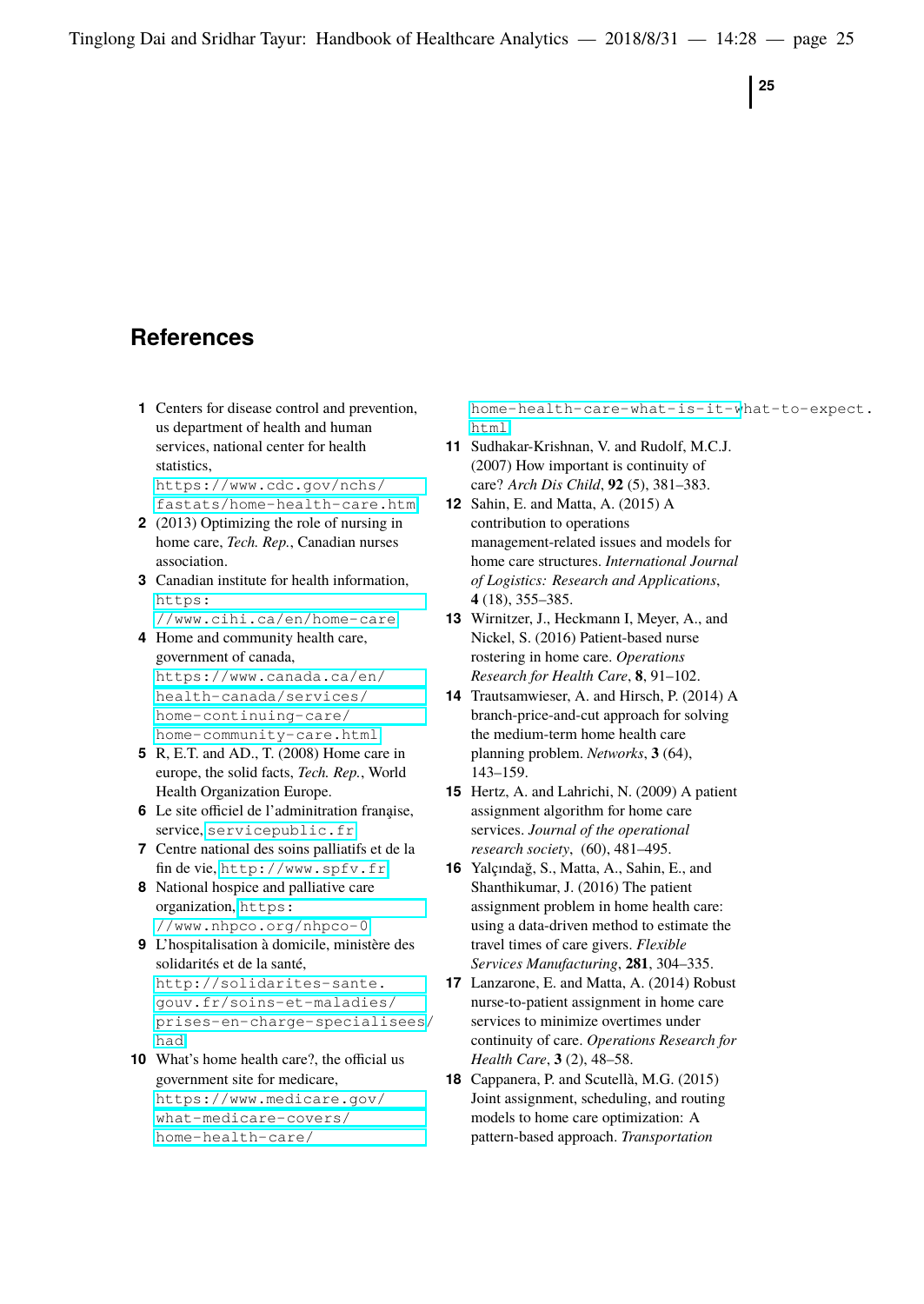Tinglong Dai and Sridhar Tayur: Handbook of Healthcare Analytics — 2018/8/31 — 14:28 — page 26

**26**

*Science*, **4** (49), 830–852.

- <span id="page-25-0"></span>**19** Nickel, S., Schröder, M., and Steeg, J. (2012) Mid-term and short-term planning support for home health care services. *European Journal of Operations Research*, (219), 574–587.
- <span id="page-25-1"></span>**20** Bennett, A.R. and Erera, A.L. (2011) Dynamic periodic fixed appointment scheduling for home health. *IIE Transactions Healthcare Systems Engineering*, **1** (1), 6–19.
- <span id="page-25-2"></span>**21** Bixby, R.E. (2002) Solving Real-World Linear Programs: A Decade and More of Progress. *Operations Research*, **50** (1),  $3 - 15$ .
- <span id="page-25-3"></span>**22** Bixby, R.E., Fenelon, M., Gu, Z., Rothberg, E., and Wunderling, R. (2004) Mixed-integer programming: A progress report, in *The Sharpest Cut: The Impact of Manfred Padberg and His Work* (ed. M. Grötschel), SIAM, MPS-SIAM Series on Optimization, chap. 18, pp. 309–325.
- <span id="page-25-4"></span>**23** Achterberg, T. and Wunderling, R. (2013) Mixed integer programming: Analyzing 12 years of progress, in *Facets of Combinatorial Optimization: Festschrift for Martin Grötschel* (eds M. Jünger and G. Reinelt), Springer, pp. 449–481.
- <span id="page-25-5"></span>**24** Rossi, F., van Beek, P., and Walsh, T. (eds) (2006) *Handbook of Constraint Programming*, Elsevier.
- <span id="page-25-6"></span>**25** Baptiste, P., Le Pape, C., and Nuijten, W. (2001) *Constraint-Based Scheduling – Applying Constraint Programming to Scheduling Problems*, Springer.
- <span id="page-25-7"></span>**26** Laborie, P. (2009) IBM ILOG CP Optimizer for Detailed Scheduling Illustrated on Three Problems, in *Proceedings of CPAIOR*, *Lecture Notes in Computer Science*, vol. 5547, Springer, *Lecture Notes in Computer Science*, vol. 5547, pp. 148–162.
- <span id="page-25-8"></span>**27** Achterberg, T. (2009) SCIP: solving constraint integer programs. *Mathematical Programming Computation*, **1**, 1–41.
- <span id="page-25-9"></span>**28** Martí, R., Pardalos, P., and Resende, M.G.C. (eds) (2018) *Handbook of Heuristics*, Springer.
- <span id="page-25-10"></span>**29** Gendreau, M. and Potvin, J.Y. (eds) (2010) *Handbook of Metaheuristics*, Springer.
- <span id="page-25-11"></span>**30** Glover, F. (1997) Tabu search and adaptive memory programming—advances, applications and challenges, in *Interfaces in*

*Computer Science and Operations Research*, Springer, pp. 1–75.

- <span id="page-25-12"></span>**31** Kirkpatrick, S., Gelatt, C.D., and Vecchi, M.P. (1983) Optimization by Simulated Annealing. *Science*, **220** (4598), 671–680.
- <span id="page-25-13"></span>**32** Blais, M., Lapierre, S., and Laporte, G. (2003) Solving a home-care districting problem in an urban setting. *Journal of the Operational Research Society*, (54), 1141–114.
- <span id="page-25-14"></span>**33** Benzarti, E., Sahin, E., and Dallery, Y. (2013) Operations management applied to home care services: Analysis of the districting problem. *Decision Support Systems*, (55), 587–598.
- <span id="page-25-15"></span>**34** Kalcsics, J. (2015) Districting problems, in *Location Science* (eds G. Laporte, S. Nickel, and F.S. da Gama), chap. 23, pp. 595–622.
- <span id="page-25-16"></span>**35** Carello, G. and Lanzarone, E. (2014) A cardinality-constrained robust model for the assignment problem in home care services. *European Journal of Operational Research*, **236** (2), 748–762.
- <span id="page-25-17"></span>**36** Lahrichi, N., Lanzarone, E., and Yalçındağ, S. (2017) A new decomposition approach for the home health care problem. *To appear in: Springer Proceedings in Mathematics & Statistics*.
- <span id="page-25-18"></span>**37** Begur, S.V., Miller, D.M., and Weaver, J.R. (1997) An Integrated Spatial DSS for Scheduling and Routing Home-Health-Care Nurses. *Interfaces*, **27** (4), 35–48.
- <span id="page-25-19"></span>**38** Clarke, G. and Wright, J.W. (1964) Scheduling of vehicles from a central depot to a number of delivery points. *Operations Research*, **12** (4), 568–581.
- <span id="page-25-20"></span>**39** Cheng, E. and Rich, J.L. (1998) A home health care routing and scheduling problem, *Tech. Rep. TR98-04*, Department of CAAM, Rice University.
- <span id="page-25-21"></span>**40** Bertels, S. and Fahle, T. (2006) A hybrid setup for a hybrid scenario: Combining heuristics for the home health care problem. *Computers and Operations Research*, **33** (10), 2866–2890.
- <span id="page-25-22"></span>**41** Eveborn, P. and Flisberg, P. Rönnqvist, M. (2006) Laps care – an operational system for staff planning of home care. *European Journal of Operational Research*, **171** (3), 962–976.
- <span id="page-25-23"></span>**42** Chahed, S., Marcon, E., Sahin, E., Feillet, D., and Dallery, Y. (2009) Exploring new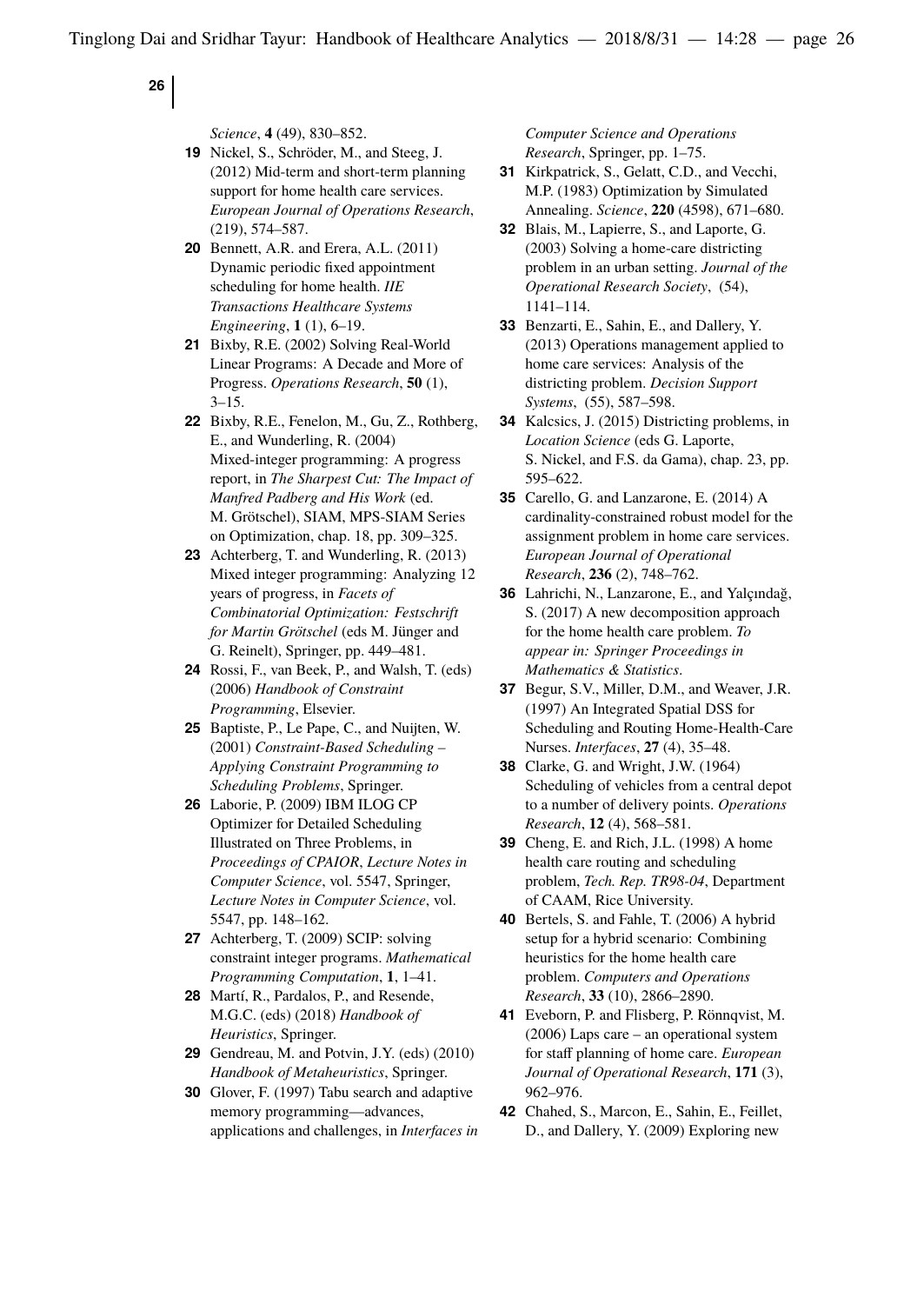operational research opportunities within the home care context: the chemotherapy at home. *Health Care Management Science*, **12** (2), 179–191.

- <span id="page-26-0"></span>**43** Rasmussen, M.S., Justesen, T., Dohn, A., and Larsen, J. (2012) The home care crew scheduling problem: Preference-based visit clustering and temporal dependencies. *European Journal of Operational Research*, **219** (3), 598–610.
- <span id="page-26-1"></span>**44** Heching, A. and Hooker, J.N. (2016) Scheduling Home Hospice Care with Logic-Based Benders Decomposition, in *Proceedings of CPAIOR*, *Lecture Notes in Computer Science*, vol. 9676, Springer, *Lecture Notes in Computer Science*, vol. 9676, pp. 187–197.
- <span id="page-26-2"></span>**45** Güven-Koçak, Ş., Heching, A., Keskinocak, P., and Toriello, A. (2017), Home Health Care Routing and Scheduling with Consistency. Submitted.
- <span id="page-26-3"></span>**46** Rest, K.D. and Hirsch, P. (2015) Daily scheduling of home health care services using time-dependent public transport. *Flexible services and manufacturing*.
- <span id="page-26-4"></span>**47** Fikar, C. and Hirsch, P. (2017) Home health care routing and scheduling: A review. *Computers & Operations Research*, **77**, 86–95.
- <span id="page-26-5"></span>**48** Cissé, M., Yalçındağ, S., Kergosien, Y., Şahin, E., Lenté, C., and Matta, A. (2017) OR problems related to Home Health Care: A review of relevant routing and scheduling problems. *Operations Research for Health Care*, pp. 13–14.
- <span id="page-26-6"></span>**49** Istepanian, R., Laxminarayan, S., and Pattichis, C.S. (2014) *M-health*, Springer.
- <span id="page-26-7"></span>**50** Silva, B.M., Rodrigues, J.J., de la Torre Díez, I., López-Coronado, M., and Saleem, K. (2015) Mobile-health: A review of current state in 2015. *Journal of biomedical informatics*, **56**, 265–272.
- <span id="page-26-8"></span>**51** Jencks, S.F., Williams, M.V., and Coleman, E.A. (2009) Rehospitalizations among patients in the medicare fee-for-service program. *New England Journal of Medicine*, **360** (14), 1418–1428.
- <span id="page-26-9"></span>**52** Huntington, W.V., Covington, L.A., Center, P.P., and Manchikanti, L. (2011) Patient protection and affordable care act of 2010: reforming the health care reform for the new decade. *Pain Physician*, **14** (1), E35–E67.

<span id="page-26-10"></span>**53** Suh, M.k..K., Evangelista, L.S., Chen, C.A..A., Han, K., Kang, J., Tu, M.K., Chen, V., Nahapetian, A., and Sarrafzadeh, M. (2010) An automated vital sign monitoring system for congestive heart failure patients, in *Proceedings of the 1st ACM International Health Informatics Symposium*, ACM, pp. 108–117.

**27**

- <span id="page-26-11"></span>**54** Berwick, D.M., Nolan, T.W., and Whittington, J. (2008) The triple aim: care, health, and cost. *Health Affairs*, **27** (3), 759–769.
- <span id="page-26-12"></span>**55** Ross, J.S., Mulvey, G.K., Stauffer, B., Patlolla, V., Bernheim, S.M., Keenan, P.S., and Krumholz, H.M. (2008) Statistical models and patient predictors of readmission for heart failure: a systematic review. *Archives of internal medicine*, **168** (13), 1371–1386.
- <span id="page-26-13"></span>**56** Hansen, L.O., Young, R.S., Hinami, K., Leung, A., and Williams, M.V. (2011) Interventions to reduce 30-day rehospitalization: a systematic review. *Annals of internal medicine*, **155** (8), 520–528.
- <span id="page-26-14"></span>**57** Wallace, E., Stuart, E., Vaughan, N., Bennett, K., Fahey, T., and Smith, S.M. (2014) Risk prediction models to predict emergency hospital admission in community-dwelling adults: a systematic review. *Medical care*, **52** (8), 751.
- <span id="page-26-15"></span>**58** Kansagara, D., Englander, H., Salanitro, A., Kagen, D., Theobald, C., Freeman, M., and Kripalani, S. (2011) Risk prediction models for hospital readmission: a systematic review. *Jama*, **306** (15), 1688–1698.
- <span id="page-26-16"></span>**59** Zhu, M., Cheng, L., Armstrong, J.J., Poss, J.W., Hirdes, J.P., and Stolee, P. (2014) *Machine Learning in Healthcare Informatics*, Springer.
- <span id="page-26-17"></span>**60** Vallée, J. (2015), The effects of machine learning powered remote patient monitoring on home health care, [info.alayacare.com/](info.alayacare.com/machine-learning-rpm-home-health-care-paper) [machine-learning-rpm-home-health-care-paper](info.alayacare.com/machine-learning-rpm-home-health-care-paper). Alayacare White Paper.
- <span id="page-26-18"></span>**61** Woundcare alliance of canada, <http://wcacanada.ca/>.
- <span id="page-26-19"></span>**62** Fife, C.E. and Carter, M.J. (2012) Wound care outcomes and associated cost among patients treated in us outpatient wound centers: data from the us wound registry. *Wounds: a compendium of clinical*